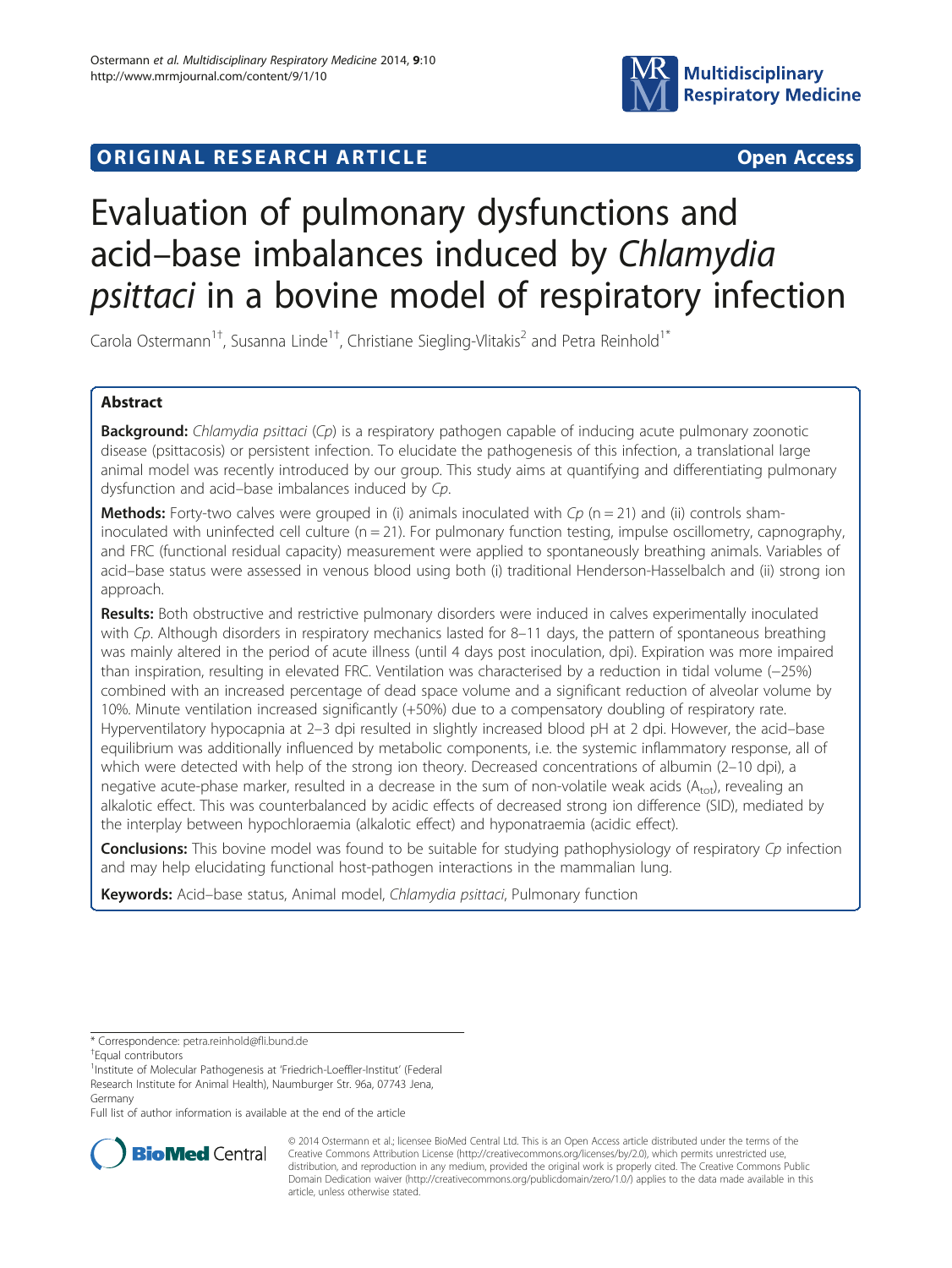# Background

Chlamydiae include important respiratory pathogens. In humans, infections with *Chlamydia* (C.) *psittaci* are typical examples of pulmonary zoonotic diseases, historically known as psittacosis (parrot fever) or ornithosis (transmitted from poultry). Taking into consideration that chlamydial infections are frequently present in cattle herds [\[1](#page-13-0)], the bovine species was also proven to be a natural host for C. psittaci [[2-6](#page-13-0)]. Although a bovine model of experimentally induced C. psittaci infection was recently introduced by our group [[7\]](#page-13-0) we are still far from fully understanding the pathogenesis and consequences of C. psittaci infections.

However, addressing open questions by using a large animal model can offer greater clinical translational potential [[8\]](#page-13-0) and benefits both, human and veterinary medicine [\[9\]](#page-13-0). In this particular model, the respiratory tract as the target organ was chosen because there is still a lack of knowledge regarding the pathophysiology of pulmonary disorders induced by C. psittaci. With respect to the clinical outcome, respiratory chlamydial infections are known to be highly variable. Human and avian C. psittaci infections may range from clinically silence to acute respiratory and systemic illness. In human medicine, acute 'atypical pneumonia' is a well-known phenomenon in patients that acquired psittacosis due to zoonotic transmission [\[10](#page-13-0)-[12\]](#page-13-0). Persistent infection with C. psittaci, however, was identified in humans with pulmonary emphysema and/or chronic obstructive pulmonary disease (COPD) as well as in horses with chronic recurrent airway obstruction [[13,14](#page-13-0)] suggesting a pathogenetic link between chronic pulmonary inflammation and persistent infection with chlamydiae. Similar observations were reported for the bovine lung. While an acute outbreak of upper respiratory tract disease in calves was attributed to Chlamydia [\[3](#page-13-0)], chronic recurrent chlamydial infections in calves remained clinically inconspicuous but were associated with persistent peripheral airway obstruction and chronic pulmonary inflammation [[15](#page-13-0)].

Our defined respiratory model of C. psittaci infection in calves offers the possibility to study cause-effect relationships under biologically relevant conditions, i.e. between a pathogen with a clear affinity to the respiratory system and a natural host. This particular study was allocated (i) to identify and to quantify acute respiratory dysfunction induced by C. psittaci in a mammalian lung comparable to the human lung in terms of volumes and airflows. To assess lung function parameters typically measured in human medicine, effort-independent and non-invasive pulmonary function techniques common in human pulmonology were applied to conscious and spontaneously breathing calves. (ii) In order to evaluate systemic consequences of pulmonary dysfunctions, acid–base imbalances were quantified and differentiated by assessing metabolites and electrolytes taking both the traditional Henderson-Hasselbalch approach and the new strong ion models [\[16,17](#page-13-0)] into account.

The results of this study provide new information regarding the pathophysiology of acute respiratory infection caused by *C. psittaci* with relevance for both veterinary and human medicine taking the ONE HEALTH concept into account.

# **Methods**

# Legal conformity and ethics statement

This study was carried out in strict accordance with European and National Law for the Care and Use of Animals. The protocol was approved by the Committee on the Ethics of Animal Experiments and the Protection of Animals of the State of Thuringia, Germany (Permit Number: 04-002/07). All experiments were done in a containment of biosafety level 2 under supervision of the authorised institutional Agent for Animal Protection. Bronchoscopy to inoculate the pathogen was strictly performed under general anaesthesia. During the entire study, every effort was made to minimise suffering.

#### Animals

In this prospective and controlled study, 42 conventionally raised calves (Holstein-Friesian breed, male) were included. Animals originated from one farm where each individual calf was fed with maternal colostrum for at least three consecutive meals after birth. In the subsequent period, calves received mixed colostrum until they were purchased at the age of 14 to 28 days weighing between 42.2 and 71.2 kg  $(56.3 \pm 6.8 \text{ kg})$ ; mean  $\pm$  SD). The herd of origin was without any history of Chlamydiaassociated health problems (regularly checked by the National Reference Laboratory for Psittacosis). In the institute calves were reared under standardised conditions (room climate: 18–20°C, rel. humidity: 60–65%) and in accordance with international guidelines for animal welfare. Throughout the entire study, nutrition included commercial whey-based milk replacers and coarse meal. Water and hay were supplied *ad libitum*. None of the given feed contained antibiotics.

# Study design

At the age of 42–64 days, 21 calves weighing  $73.9 \pm 7.4$  kg were inoculated with  $10^8$  inclusion forming units (ifu) of a bovine C. psittaci strain (DC 15) per calf, whereas another 21 calves (body weight:  $69.3 \pm 8.3$  kg; mean  $\pm$  SD) served as controls. Preparation of the challenge strain, procedure of intrabronchial inoculation using a flexible video-bronchoscope and scheme of inoculation at 8 defined localisations in the lung have been described elsewhere [[7\]](#page-13-0). Controls were inoculated with uninfected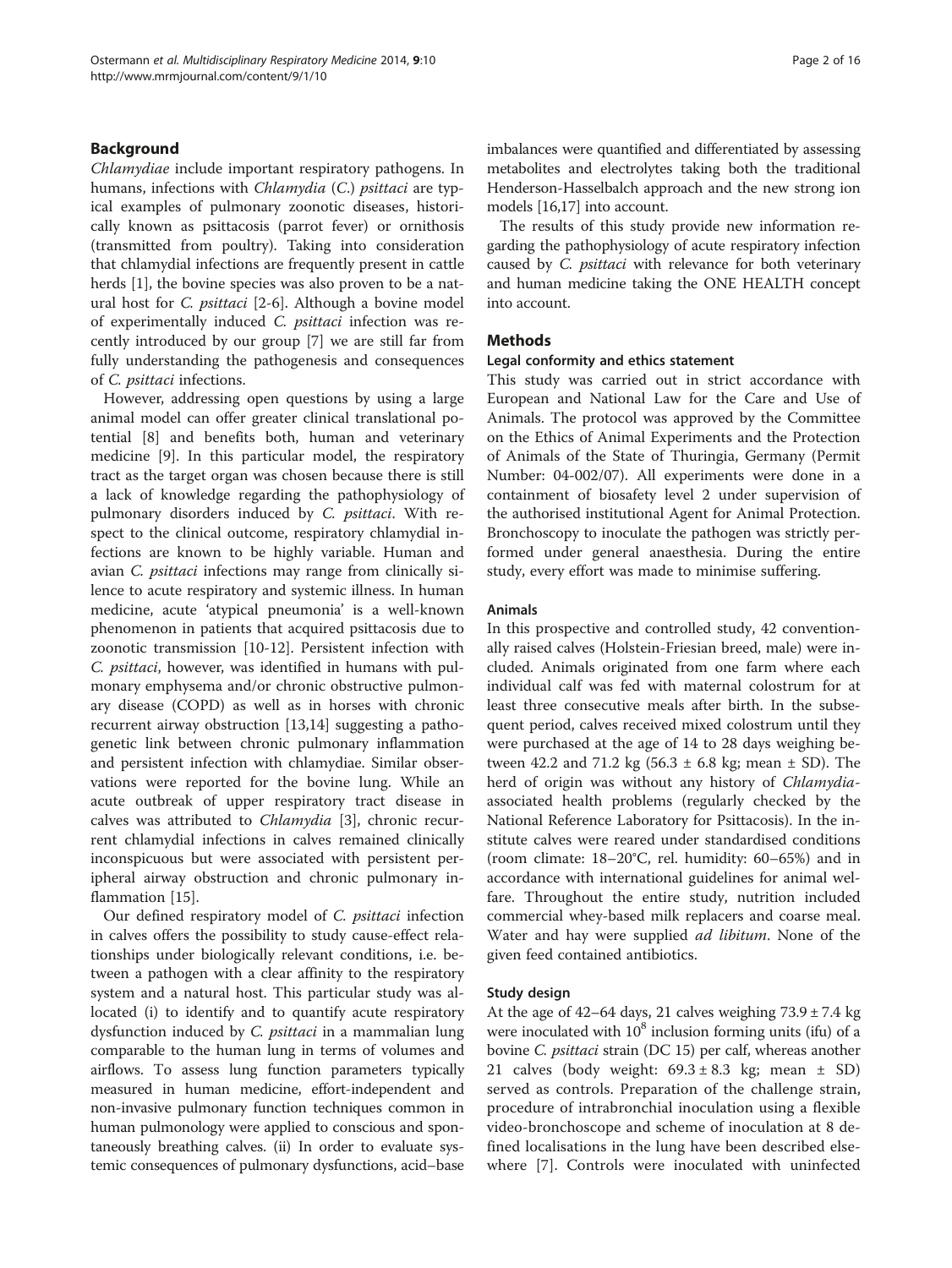Buffalo Green Monkey Kidney cell culture suspended in 6 mL stabilising medium SPGA (containing saccharose, phosphatile substances, glucose and bovine albumin; [[18\]](#page-13-0)) using the same methodology.

As illustrated in Table 1, pulmonary function tests (PFT) were performed in 18 C. psittaci-infected and in 18 sham-inoculated calves from 7 days ante inoculation (a.i.) up to 14 days post inoculation (dpi). Body weight (b.w.) was measured individually prior to each lung function test. Prior morning feeding blood samples were collected from the jugular vein starting 1 hour a.i. up to 14 dpi (Table 1). After blood sampling and PFT per day, three calves per group were sacrificed 2, 4, 7, 10, and 14 dpi. Consequently, the number of calves per group decreased continuously from  $n = 21$  at the beginnig of the study to  $n = 6$  at the end of the study (14 dpi).

# Protocol of pulmonary function testing

All PFT measurements were performed in conscious calves breathing spontaneously through a tightly fitting facemask (dead space of facemask: < 100 mL), and in a room with controlled ambient conditions (18–20°C, rel. humidity: 60–65%). After an adaptation period of approximately 5 min, three non-invasive lung function techniques (all JAEGER, CareFusion) were applied consecutively to each animal per time point: (1) impulse oscillometry system to assess respiratory mechanics, (2) volumetric capnography to measure the concentration of exhaled CO<sub>2</sub> against exhaled volume, and (3) re-breathing system to assess FRC (functional residual capacity). All systems were originally produced for human medicine and have been successfully applied to calves previously [[19](#page-13-0)-[22\]](#page-14-0). In each system, a Lilly-type pneumotachograph (mesh resistance: 36 Pa/(L/s)) was used for continuous measurement of airflow (V').

# Impulse oscillometry

Complex respiratory impedance, consisting of both respiratory resistance (Rrs) and respiratory reactance (Xrs), was analysed in the frequency range 3 Hz - 15 Hz as described elsewhere [\[15](#page-13-0),[22,23\]](#page-14-0). In addition, proximal airway resistance (Rprox) and distal airway resistance (Rdist) were calculated [[15](#page-13-0)[,21\]](#page-14-0). Three impulse oscillometry measurements were performed per calf and time point as described by Jaeger et al. (2007) [\[15\]](#page-13-0). Duration of one measurement was 60 seconds with 3 test impulses per second (sec), and 32 sampling points after each impulse with a period between two sampling points of 5 ms. Results of three measurements per animal and time point were averaged and these average values were used for

# Volumetric capnography

further statistical analysis.

Volumetric capnography is the projection of expired  $CO<sub>2</sub>$ versus expired volume. In a breath-by-breath analysis, 10 exhaled  $CO<sub>2</sub>$  curves were registered per calf and time point in triplicate. Dead space volume and end-tidal  $CO<sub>2</sub>$  were calculated for each breath as shown in Figure [1.](#page-3-0) Results of all 30 exhaled CO<sub>2</sub> concentration curves per individual measurement were averaged for further statistical analyses.

# Re-breathing method

FRC of the lung was measured by the multiple breath Helium-dilution technique (wash-in), using Helium (He) as test component of the inspired gaseous mixture (inspiratory concentrations: 7–10% He, 35% oxygen, rest nitrogen). The volume of the reservoir (re-breathing) bag was filled with 9 L of the test gas, expired  $CO<sub>2</sub>$  was absorbed and  $O<sub>2</sub>$  was added when the bag volume decreased. Re-breathing time to perform the test was 2 minutes  $\pm$  38 sec (mean  $\pm$  SD).

All PFT parameters were calculated automatically using the software included in the three systems. For further analysis, the following variables of pulmonary function were taken into account: - complex respiratory impedance in the frequency range 3 Hz – 15 Hz; expressed as respiratory resistance (Rrs) and respiratory reactance (Xrs); each separated for inspiration and expiration, - proximal and distal airway resistance (Rprox, Rdist), - respiratory rate (RR), - time of inspiration and time of expiration (Tin, Tex), - tidal volume (Vt), - volume of minute ventilation (Vmin = Vt $*$  RR), - tidal volume in relation to body weight (Vt/kg), - airflow (V') during in- and expiration (V'in, V'ex), - ratio between dead space volume and tidal volume (Vd/Vt), - functional residual capacity of the lung (FRC).

|  | Table 1 Study design |
|--|----------------------|
|  |                      |

|       | <b>Animals</b> | $-7$              | $-4$   | $-1$     | $+1$ | $+2$                               | $+3$     | $+4$                                         | $+7$                            | $+8$ | $+10$   | $+11$ | $+14$   |
|-------|----------------|-------------------|--------|----------|------|------------------------------------|----------|----------------------------------------------|---------------------------------|------|---------|-------|---------|
|       |                | d a.i.            | d a.i. | h a.i.   | dpi  | dpi                                | dpi      | dpi                                          | dpi                             | dpi  | dpi     | dpi   | dpi     |
| PFT   |                |                   |        |          |      |                                    | $n = 18$ |                                              | $n=15$ $n=12$ $n=9$ $n=9$ $n=6$ |      |         |       | $n = 6$ |
|       | Controls       | $n = 18$ $n = 18$ |        |          |      |                                    |          | $n=18$ $n=15$ $n=12$ $n=9$ $n=9$ $n=6$ $n=6$ |                                 |      |         |       |         |
| Blood | C. psittaci    |                   |        | $n = 21$ |      | $n=21$ $n=21$ $n=18$ $n=15$ $n=12$ |          |                                              |                                 |      | $n = 9$ |       | $n = 6$ |
|       | Controls       |                   |        | $n = 21$ |      | $n=21$ $n=21$ $n=18$ $n=15$ $n=12$ |          |                                              |                                 |      | $n = 9$ |       | $n = 6$ |

d a.i./h a.i., day/hour ante inoculation (baseline); dpi, day post inoculation; PFT, pulmonary function testing.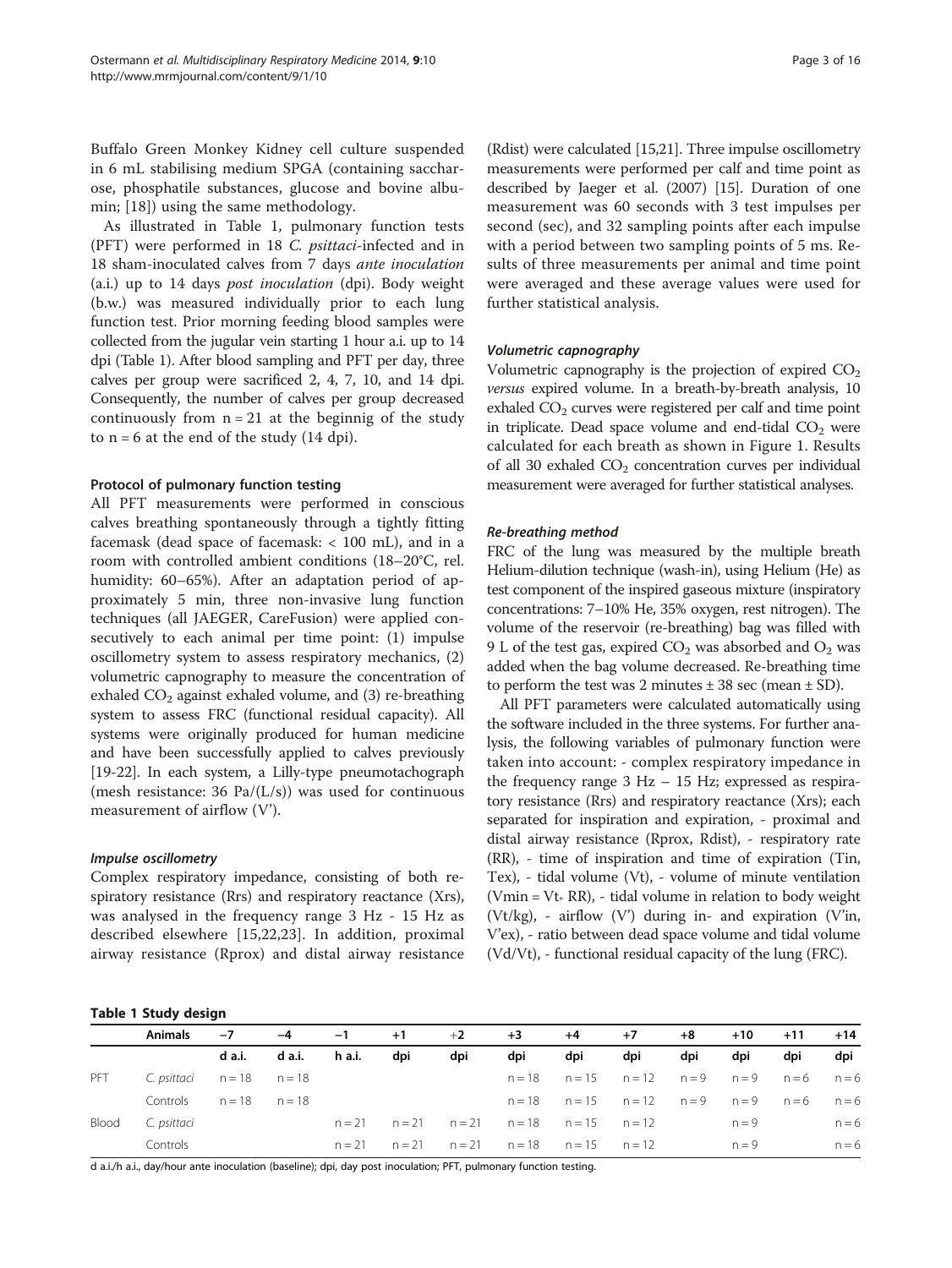<span id="page-3-0"></span>

#### Protocol of acid–base assessment

Jugular venous blood was collected (i) anaerobically in 2 mL polypropylene syringes with lyophilised electrolytebalanced heparin (PICO 50, Radiometer Copenhagen) for immediate analysis and (ii) in 9.0 mL syringes (S-Monovette, Sarstedt AG & Co) for serum production.

# Analysis of jugular venous blood

Heparinised blood samples were transported to the laboratory at room temperature and analysed within 10 min of collection using a combined blood-gas- and electrolyteanalyser (ABL 725, Radiometer), working with manufacturer's standard electrodes. The following factors were measured in the venous (v) blood: pH(v), partial pressure of  $CO_2$  (pCO<sub>2</sub>(v)), and the plasma concentrations of sodium ( $cNa<sup>+</sup>$ ), potassium ( $cK<sup>+</sup>$ ), calcium ( $cCa<sup>2+</sup>$ ) and chloride (cCl<sup>-</sup>) by ion-selective potentiometry. Plasma concentrations of glucose (cGlucose) and L-lactate (cLlactate) were measured in the same equipment using enzymatic electrodes.

# Serum biochemical analysis

Serum was harvested by centrifugation (3120 g for 15 min at 15°C) and stored at −20°C until analysed. Serum concentrations of total protein (biuret method) and inorganic phosphate (ammonium-molybdate) were measured spectrophotometrically (Cobas 6000, Roche/Hitachi). Capillary electrophoresis was performed to determine concentrations of albumin and globulin, as well as the globulin spectra ('Capillarys2', Sebia).

#### Calculated acid–base variables

The following variables were calculated using proprietary equations included in the software of the bloodgas- and electrolyte-analyser: blood pH and  $pCO_2$  (v), each corrected for the actual body temperature (BT) of the animal as measured rectally via digital thermometer before each blood collection (pH  $_{\text{BT}}$ , pCO<sub>2</sub>(v)  $_{\text{BT}}$ ) and traditional variables of acid–base balance, i.e. bicarbonate (cHCO<sub>3</sub>), standard bicarbonate (cHCO<sub>3</sub>(st)), actual base excess (cBase), and standard base excess (cBase (Ecf )). The Henderson-Hasselbalch approach quantifies the unmeasured anion concentration by calculating the anion gap (AG) as follows [\[24](#page-14-0)-[26\]](#page-14-0):

$$
AG = (cNa^{+} + cK^{+}) - (cCl^{-} + cHCO_{3}^{-})
$$
 (1)

The strong ion model [[16\]](#page-13-0) simplified by Constable [[17\]](#page-13-0) provides a novel insight into the pathophysiology of mixed acid–base disorders. This approach is based on the assumption that plasma pH is a dependent variable and as such its value is determined by three independent factors:  $pCO<sub>2</sub>$ , the strong ion difference (SID), and the sum of non-volatile weak acids  $(A<sub>tot</sub>)$  [[27](#page-14-0)]. SID is the difference between the total sum of all strong cation concentrations and the sum of all strong anion concentrations. Strong ions are those that dissociate completely at physiologic pH, existing either as strong cations (Na<sup>+</sup>, K<sup>+</sup>, Ca<sup>2+</sup>,  $Mg^{2+}$ ) or strong anions (principally Cl<sup>-</sup> and L-lactate). The most important measured strong ions are Na<sup>+</sup>, K<sup>+</sup> and Cl<sup>-</sup>, calculated in  $SIDm<sub>3</sub>$  [\[28,29\]](#page-14-0).

$$
SIDm_3[mmol/L] = cNa^+ + cK^+ - cCl^{-a}
$$
 (2)

All other electrolytes (measurable or unmeasurable) are involved in the strong ion gap (SIG), the difference between remaining unmeasured cations (cUC =  $Ca^{2+}$ , Mg<sup>2+</sup>, and in very low amounts - and therefore negligible - micronutrients e.g. Cu<sup>2+</sup>, Fe<sup>2+</sup>, Fe<sup>3+</sup>, Zn<sup>2+</sup>, Co<sup>2+</sup>, Mn<sup>2+</sup>) and unmeasured anions (cUA =  $SO_4^2$ , lactate, beta-hydroxybutyric acid, acetoacetic acid<sup>-</sup>) [\[30\]](#page-14-0).

$$
SIG = clIC - clIA
$$
 (3)

Re-arranging gives:

$$
SID = SIDm3 + SIG or
$$
 (4)

$$
SID = (cNa^{+} + cK^{+} + cUC) - (cCl^{-} + cUA)
$$
 (5)

The SID represents the net charge which must be balanced by charges on the weak acids in the solution for electrical neutrality to be maintained [[17\]](#page-13-0). Acid total  $(A<sub>tot</sub>)$  represents the total amount of non-volatile weak acid present in the system. The law of conservation of mass means that the total amount of  $A_{\text{tot}}$  in the system must be constant [\[31](#page-14-0)]. In plasma, the major non-volatile weak acids present are plasma proteins and phosphates [[32,33\]](#page-14-0). In calves, however, the albumin concentration (cAlbumin) is most important and can be used alone as an estimate of  $A_{\text{tot}}$  in plasma, the results of which were used to calculate and prepare a gamblegram [\[34](#page-14-0)].  $A_{\text{tot}}$ and SIG were calculated from both total protein concentration (cProtein total) and cAlbumin and temperature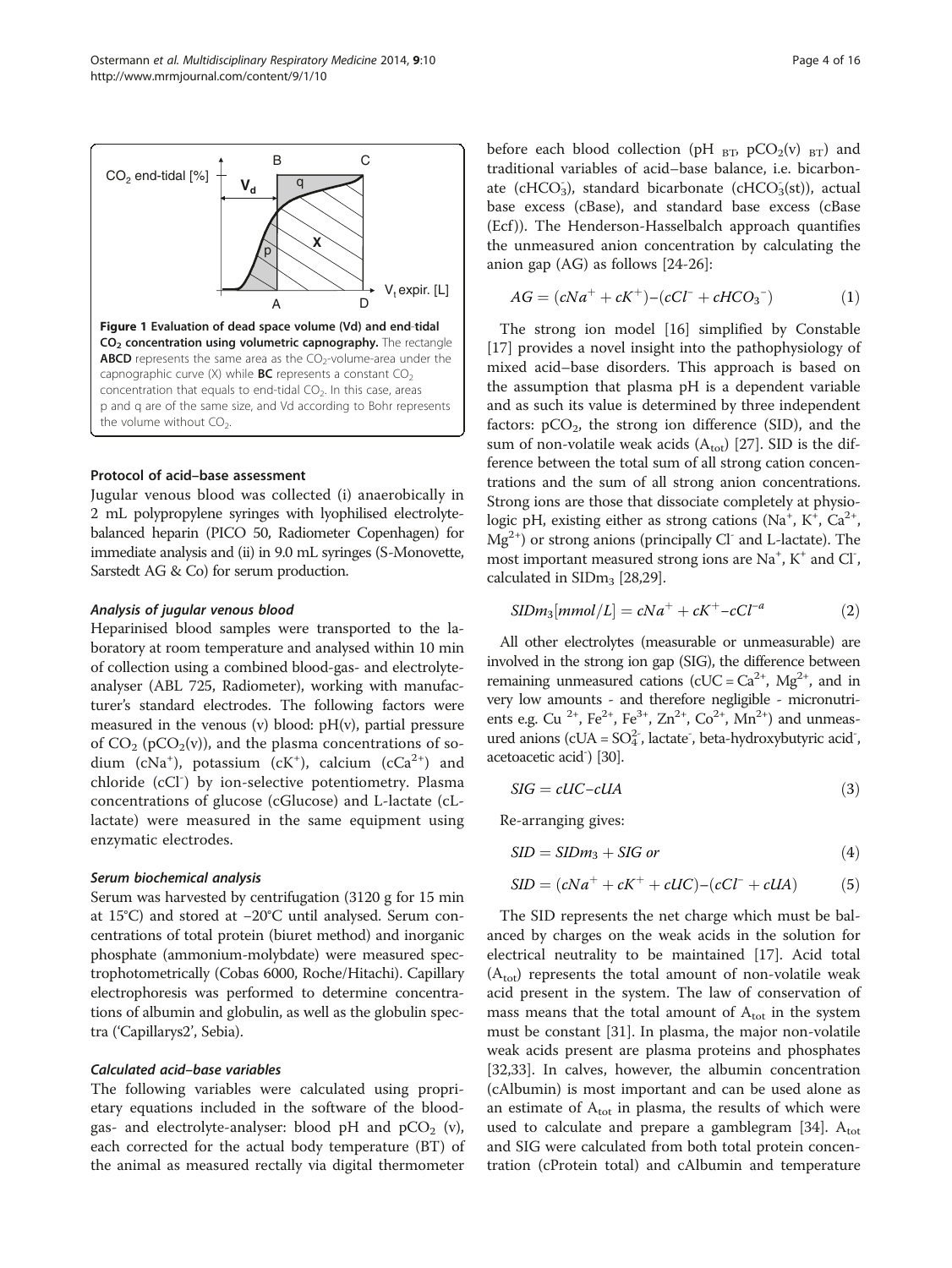corrected blood pH using the following equations and  $pK_a$  data for calves [[25](#page-14-0),[26](#page-14-0),[28](#page-14-0)]:

$$
A_{tot (Alb)}[mmol/L] = 0.622 \times \text{cAlbumin} [g/L] \tag{6}
$$

$$
A_{tot\ (Prt)}[mmol/L] = 0.343 \times cProtein\ total\ [g/L] \quad (7)
$$

$$
SIG = A_{tot} / \left(1 + 10^{(pKa - pH)}\right) - AG
$$
\n(8)

with  $pK_a = 7.08$   $[K_a = (0.84 \pm 0.41) \times 10^{-7}]$ .

$$
SIG_{(Alb)}[mmol/L] = \text{cAlbumin} [g/L] \times \left(0,622 / \left(1 + 10^{(7,08 - pH)}\right) - AG\right)
$$
\n(9)

$$
SIG_{(Prt)}[mmol/L] = cProtein total [g/L] \times (0,343 / (1 + 10^{(7,08 - pH)}) - AG
$$
\n(10)

# Statistical methods

Normally distributed data are presented as mean and standard deviation (SD) while data with unknown or non-normal distribution are given as median and range. The analysis of lung function data was performed using PASW (Predictive Analyse Software) Statistics 17.0 (IBM Corporation) and StatgraphicsPlus 4.0 (StatPoint Technologies, Inc.). To compare multiple data with normal distribution, multifactorial analysis of variance (ANOVA) was used with Bonferroni's multiple comparison procedure as post hoc test. To compare two unpaired samples, i.e. differences between two groups at one time point, the unpaired t-test was used for normally distributed data (comparison of means) while the Mann-Whitney-Wilcoxon W test was used for data with unknown or non-normal distribution (comparison of medians).

For analysis of acid–base variables, Matlab (Matlab R2007a, Version 7.4.0.287; The MathWorks, Inc.) was used. Significant changes within each group compared to baseline data were assessed by Wilcoxon signed rank test, while Mann-Whitney-Wilcoxon W test was used to identify significant differences between groups at a given time point [[35](#page-14-0),[36](#page-14-0)]. Since the given p are equal or less than 0.05, there is a statistically significant difference at the 95.0% confidence level. All confidence levels (p) are given with the results.

# Results

#### Respiratory mechanics

Before challenge, complex respiratory impedance assessed by impulse oscillometry was comparable between groups and reproducible within each group (Figure [2](#page-5-0); baseline data). After inoculation of C. psittaci, Xrs - representing the elastic properties of the lung - decreased significantly

at all frequencies (3–15 Hz) compared to control calves. Coevally, respiratory resistance at low frequencies  $(Rrs \leq 5 Hz)$  increased significantly. This effect was stronger during expiration (Figure [2](#page-5-0)) than inspiration (data not shown). Figure [2](#page-5-0) illustrates frequency-dependent courses of respiratory impedance assessed during expiration at selected time points indicating that significant differences in Xrs between groups lasted for at least 11 dpi. Numeric data (given in Table [2](#page-6-0) for selected time points corresponding to Figure [2](#page-5-0)) and within-group analysis over time revealed a continuous growth-related increase in Xrs within the observation period of 21 days in controls that was clearly absent in calves exposed to C. psittaci. Instead, Xrs decreased significantly 3 dpi compared to intra-group baseline data before inoculation of C. psittaci (Table [2\)](#page-6-0).

Proximal and distal airway resistances (Rprox, Rdist) are given in Figure [3A](#page-7-0)-B. Calves exposed to C. psittaci showed significantly elevated Rprox and Rdist data compared to controls as well as compared to intra-individual baseline data. Interestingly, the increase in Rdist was larger (146%; mean of intra-subject difference between baseline a.i. and 3 dpi) compared to the increase in Rprox (116%), but duration of significantly-elevated airway resistance lasted longer in proximal airways (until 8 dpi) compared to distal airways (4 dpi).

# Respiratory pattern

The pattern of spontaneous breathing was characterised by the variables given in Figure [4](#page-8-0). In controls, tidal volume (Vt) increased continuously due to growth over time. Averaged respiratory rate (RR) was 28 breathing cycles per minute and did not change during the study. Thus, minute ventilation (Vmin) increased slightly (but not significantly) from 16.5 L (mean −7 days) to 19.4 L (mean 14 dpi). In calves exposed to C. *psittaci*, significant alterations in the respiratory pattern were seen 3–4 dpi compared to baseline data, characterised by a reduction of Vt by 25% and a doubling of RR. Consequently, Vmin increased to about 150% of baseline. These changes were reversed by 10 dpi and, compared to intra-group data before challenge, Vt was significantly increased while RR was significantly decreased.

To eliminate any influence of growth from volumes of respiration, Vt was additionally calculated per kg b.w. (Figure [5](#page-9-0)A). In calves challenged with chlamydiae, minima of 6.9 and 6.7 mL/kg (means) were measured at 3 and 4 dpi, while averaged Vt per kg b.w. ranged between 8.7 mL/kg and 10.1 mL/kg in controls and in challenged calves at other time points.

With doubling of RR in C. *psittaci*-exposed calves, time of inspiration (Tin) and time of expiration (Tex) were significantly shorter compared to baseline data before challenge (Tin: 0.44 sec 3 dpi compared to 1.0 sec at baseline; Tex: 0.56 sec 3 dpi compared to 1.2 sec at baseline; means).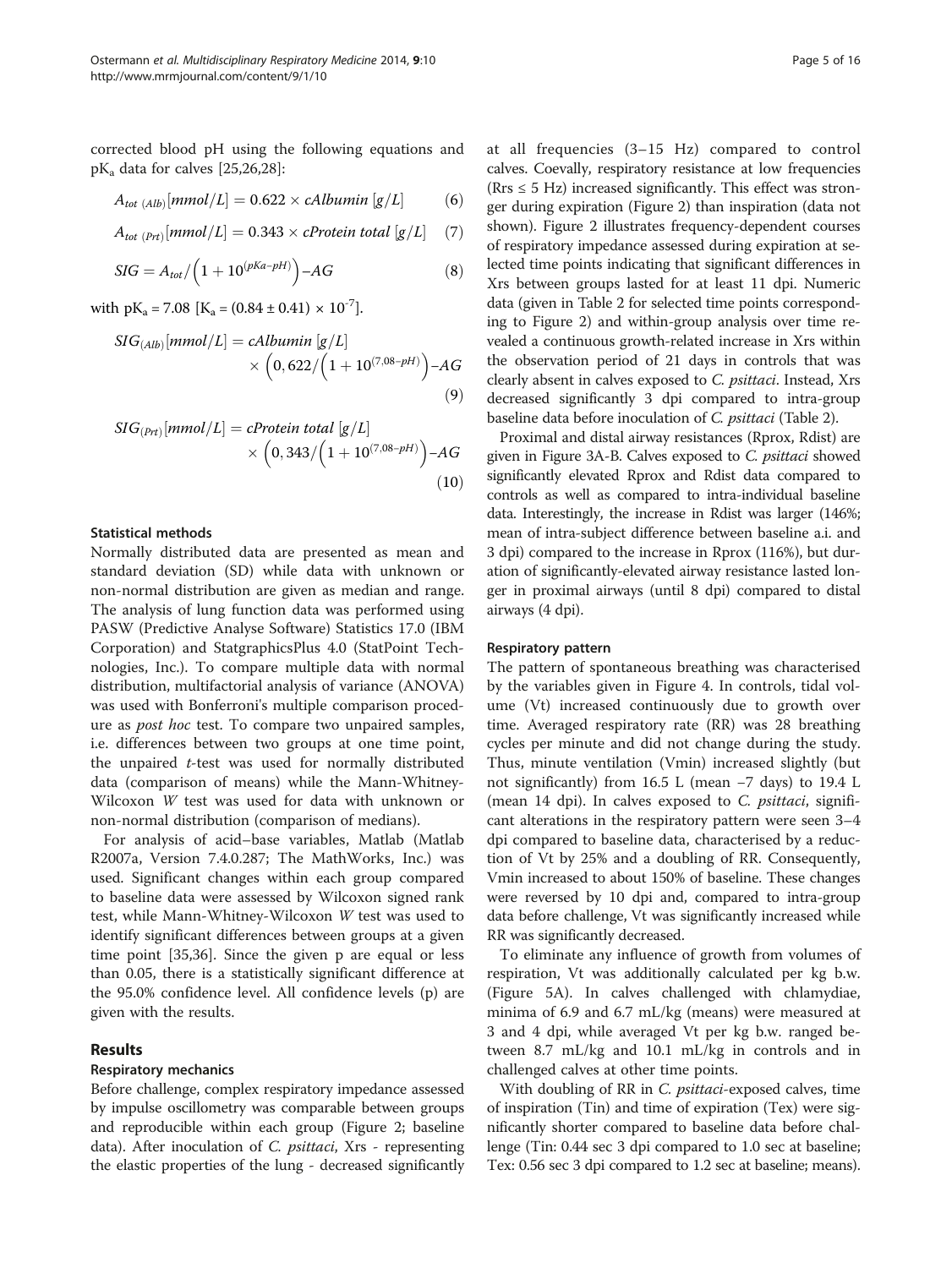<span id="page-5-0"></span>

The mean ratio Tex:Tin, however, ranged within each group between 1.2 and 1.3 without changing significantly in any group at any time point (data not shown in detail).

Airflows assessed during inspiration and expiration (V'in, V'ex) revealed that mean inspiratory flow was physiologically higher (0.8 L/s) compared to expiratory flow  $(0.6 \text{ L/s})$  at baseline in both groups. Due to inoculation of chlamydiae, increases in airflows at time points 3 dpi and 4 dpi were comparable during in- and expiration (about 170% at 3 dpi and 140% at 4 dpi compared to baseline data). Data are only depicted for V'in (Figure [5](#page-9-0)B).

# Alveolar ventilation

The mean ratio between dead space volume and tidal volume per breath (Vd:Vt, Figure [6](#page-10-0)A) was about 0.54 in

controls as well as in calves before challenge with chlamydiae. Three and 4 dpi of C. psittaci, the percentage of Vd per breath increased to  $64\%$  (Vd:Vt = 0.64) in average indicating that alveolar volume per breath was reduced by about 10%. FRC (i.e. the volume present in the lung at end of spontaneous expiration) was significantly increased by about 500 mL in the C. psittaci group. While FRC was 3.0 L (40.5 mL/kg b.w.) at baseline, it was elevated to 3.5 L (45.7 mL/kg b.w.) 3 dpi after inoculation of chlamydiae (ANOVA, LSD, p < 0.01). In control animals neither a significant increase of FRC over time was seen nor a decrease of end-tidal  $CO<sub>2</sub>$ . End-tidal (i.e. alveolar) concentration of  $CO<sub>2</sub>$  in exhaled breath decreased significantly from about 5 Vol% (baseline data in both groups) to 4.2 or 4.4 Vol%,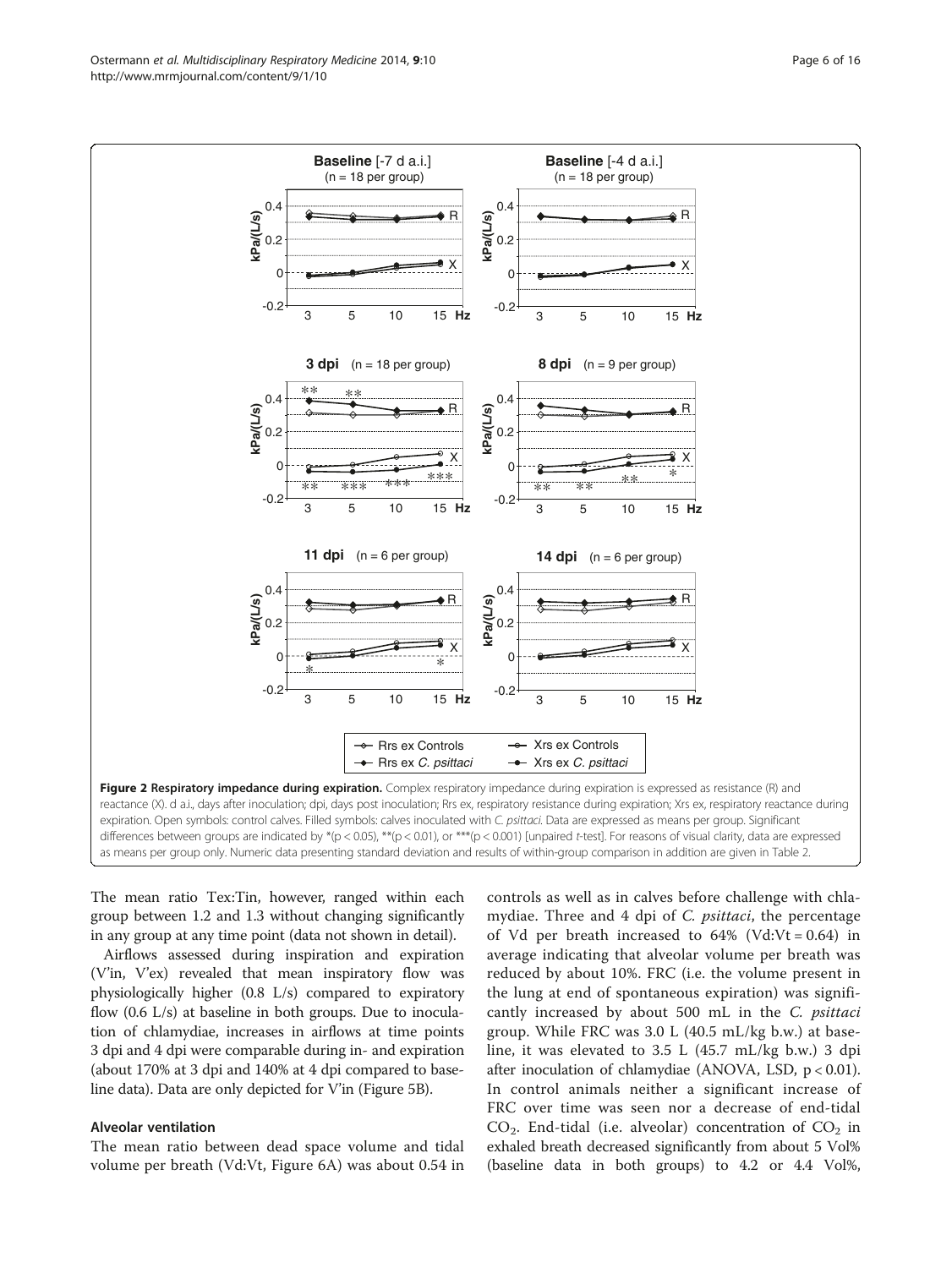<span id="page-6-0"></span>

| Table 2 Respiratory impedance assessed during expiration in the frequency range 3-15 Hz in calves either challenged |  |
|---------------------------------------------------------------------------------------------------------------------|--|
| with 10 <sup>8</sup> inclusion forming units of C. psittaci or sham-inoculated controls                             |  |

|              |             | -7 d a.i.          | –4 d a.i.          | 3 dpi                 | 8 dpi             | 11 dpi            | 14 dpi            |
|--------------|-------------|--------------------|--------------------|-----------------------|-------------------|-------------------|-------------------|
|              |             | $n = 18$ per group | $n = 18$ per group | $n = 18$ per group    | $n = 9$ per group | $n = 6$ per group | $n = 6$ per group |
| Xrs ex 3 Hz  | C. psittaci | $-0.018$           | $-0.021$           | $-0.038$              | $-0.040$          | $-0.018$          | $-0.010$          |
|              |             | [0.015]            | [0.012]            | [0.031]               | [0.026]           | [0.019]           | [0.017]           |
|              | Controls    | $-0.026$           | $-0.028$           | $-0.014$              | $-0.009$          | 0.006             | 0.004             |
|              |             | [0.026]            | [0.028]            | [0.017]               | [0.019]           | [0.015]           | [0.011]           |
| Xrs ex 5 Hz  | C. psittaci | $-0.003$           | $-0.009$           | $-0.045$ $\downarrow$ | $-0.034$          | 0.000             | 0.007             |
|              |             | [0.018]            | [0.015]            | [0.041]               | [0.032]           | [0.023]           | [0.022]           |
|              | Controls    | $-0.015$           | $-0.015$           | 0.001                 | $-0.008$          | 0.025             | 0.026             |
|              |             | [0.035]            | [0.032]            | [0.021]               | [0.025]           | [0.022]           | [0.020]           |
| Xrs ex 10 Hz | C. psittaci | 0.041              | 0.027              | $-0.031 \downarrow$   | 0.005             | 0.045             | 0.047             |
|              |             | [0.024]            | [0.025]            | [0.050]               | [0.032]           | [0.023]           | [0.041]           |
|              | Controls    | 0.023              | 0.032              | 0.046                 | 0.051             | 0.077             | 0.075             |
|              |             | [0.045]            | [0.038]            | [0.031]               | [0.033]           | [0.033]           | [0.032]           |
| Xrs ex 15 Hz | C. psittaci | 0.058              | 0.049              | $0.002 \downarrow$    | 0.037             | 0.064             | 0.066             |
|              |             | [0.028]            | [0.026]            | [0.046]               | [0.023]           | [0.018]           | [0.035]           |
|              | Controls    | 0.047              | 0.050              | 0.068                 | 0.067             | 0.089             | 0.093             |
|              |             | [0.034]            | [0.036]            | [0.032]               | [0.030]           | [0.017]           | [0.021]           |
| Rrs ex 3 Hz  | C. psittaci | 0.333              | 0.334              | 0.387                 | 0.355             | 0.321             | 0.329             |
|              |             | [0.051]            | [0.038]            | [0.103]               | [0.059]           | [0.052]           | [0.074]           |
|              | Controls    | 0.335              | 0.339              | 0.314                 | 0.303             | 0.284             | 0.279             |
|              |             | [0.068]            | [0.060]            | [0.044]               | [0.059]           | [0.038]           | [0.031]           |
| Rrs ex 5 Hz  | C. psittaci | 0.318              | 0.319              | 0.366                 | 0.329             | 0.306             | 0.319             |
|              |             | [0.047]            | [0.036]            | [0.096]               | [0.046]           | [0.048]           | [0.071]           |
|              | Controls    | 0.337              | 0.318              | 0.300                 | 0.291             | 0.276             | 0.272             |
|              |             | [0.060]            | [0.050]            | [0.040]               | [0.056]           | [0.031]           | [0.033]           |
| Rrs ex 10 Hz | C. psittaci | 0.319              | 0.314              | 0.326                 | 0.306             | 0.310             | 0.327             |
|              |             | [0.042]            | [0.031]            | [0.079]               | [0.038]           | [0.035]           | [0.061]           |
|              | Controls    | 0.328              | 0.314              | 0.302                 | 0.302             | 0.299             | 0.296             |
|              |             | [0.044]            | [0.038]            | [0.034]               | [0.047]           | [0.014]           | [0.038]           |
| Rrs ex 15 Hz | C. psittaci | 0.336              | 0.321              | 0.325                 | 0.319             | 0.330             | 0.343             |
|              |             | [0.041]            | [0.027]            | [0.074]               | [0.043]           | [0.040]           | [0.055]           |
|              | Controls    | 0.344              | 0.339              | 0.327                 | 0.324             | 0.335             | 0.324             |
|              |             | [0.041]            | [0.040]            | [0.032]               | [0.035]           | [0.020]           | [0.035]           |

d a.i., days ante inoculation; dpi, days post inoculation; Rrs ex, respiratory resistance during expiration; Xrs ex, respiratory reactance during expiration. Data are given as mean [standard deviation]. Significant difference between groups at the given time point are highlighted in bold (unpaired t-test, p ≤ 0.05). ↓ indicates a significant decrease compared to baseline data within one group (ANOVA, post hoc test: Bonferroni's multiple comparison procedure,  $p \le 0.01$ ).

respectively, at 3–4 dpi in calves exposed to C. psittaci (Figure [6](#page-10-0)B).

# Blood gases and acid–base variables

During the acute phase of infection and the development of respiratory illness,  $pCO<sub>2</sub>$  in venous blood ( $pCO<sub>2</sub>$ (v)  $_{\text{BT}}$ ) of calves inoculated with *C. psittaci* was significantly reduced 2–3 dpi while blood pH was significantly increased 2 dpi compared to baseline values within the

challenge group and compared to non-infected control calves at the same time points (Additional file [1\)](#page-12-0). In the same time period, both cHCO<sub>3</sub> (st) and cBase (Ecf)) were significantly elevated 2 dpi while all bicarbonate and base excess data (cHCO<sub>3</sub>, cHCO<sub>3</sub>(st), cBase, cBase (Ecf )) were significantly reduced one day later (3 dpi).

After a significant rise of  $SIDm<sub>3</sub>$  at 1 dpi, all strong ion differences (SIDm<sub>3</sub>, SIDm<sub>4</sub>, SIDm<sub>5</sub>) also dropped significantly down at 3 dpi compared to baseline data as well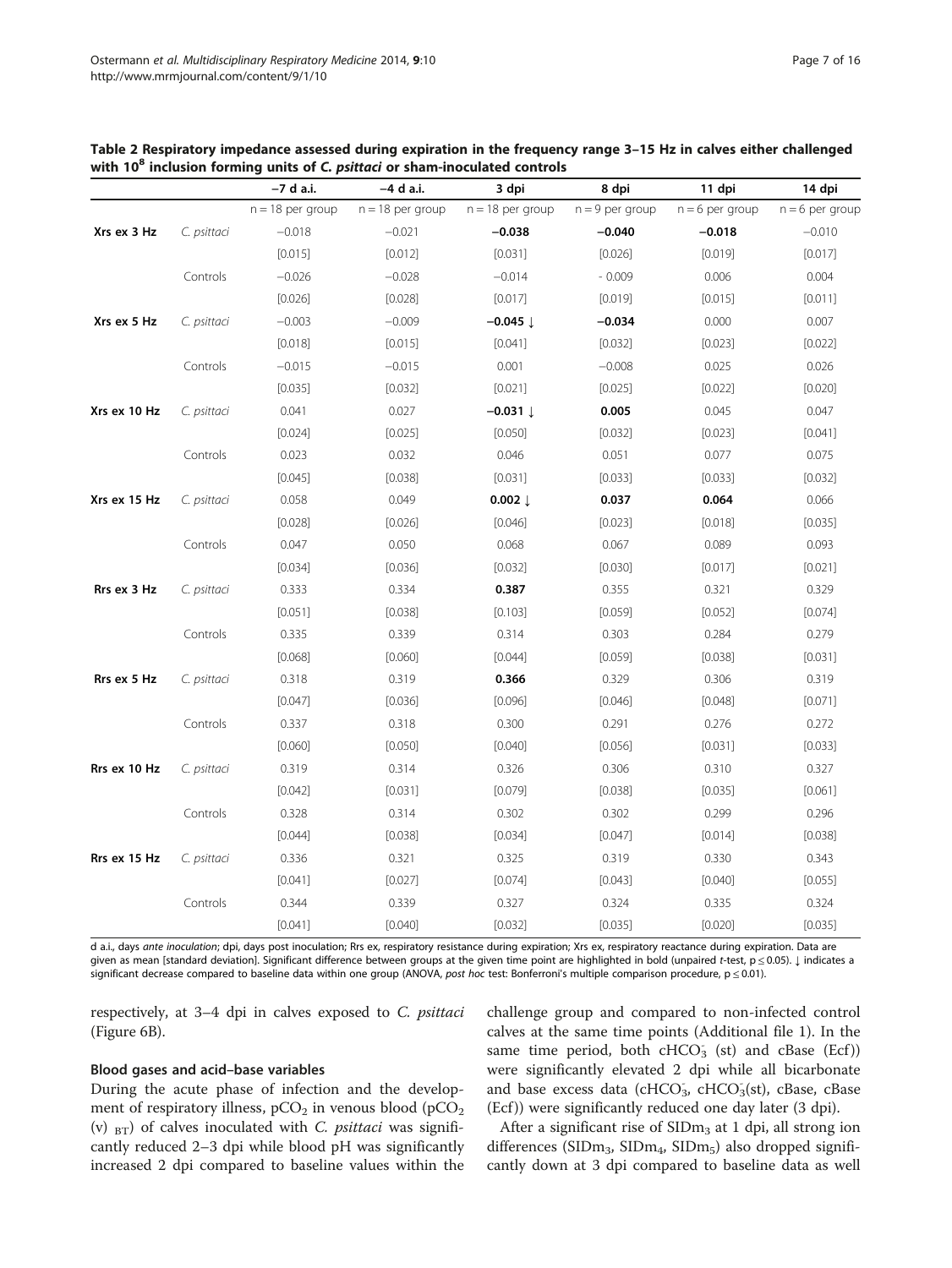<span id="page-7-0"></span>

as compared to  $\text{SIDm}_3$ ,  $\text{SIDm}_4$ ,  $\text{SIDm}_5$  data assessed in controls (Additional file [2\)](#page-13-0). Calculated anion gap (AG) was significantly elevated within the first 3 days after C. psittaci challenge while strong ion gap (SIG) was significantly reduced between 1–4 dpi (Additional file [1](#page-12-0)). The latter effect was more prominent in SIG  $_{(Alb)}$  compared to SIG  $_{(Prt)}$  due to significantly diminished  $A_{tot}$ (Alb) values between 2–10 dpi compared to baseline data before challenge and compared to non-infected controls (Additional file [3\)](#page-13-0). During the resolution period of clinical signs (about one week after inoculation),  $pCO_2(v)$   $_{BT}$ was significantly increased in C. *psittaci* infected calves compared to baseline data before challenge (7 dpi, 10 dpi) and compared to data obtained from noninfected calves (7 dpi) without any marked changes in blood pH. Within the period  $7-10$  dpi,  $cHCO<sub>3</sub>$ ,  $cHCO<sub>3</sub>$ (st), cBase, and cBase (Ecf ) were significantly increased compared to baseline data and compared to data ob-tained from control calves (Additional file [1](#page-12-0)).  $\text{SIDm}_3$ ,  $SIDm<sub>4</sub>$  and  $SIDm<sub>5</sub>$  started to increase significantly within the infected group at 7 dpi, and were even higher 10–14 dpi (significant in comparison to both baseline values and control calves) (Additional file [2](#page-13-0)). While the significant reduction in  $A_{\text{tot (Alb)}}$  lasted until 10 dpi,  $A_{\text{tot (Prt)}}$ was slightly increased 10–14 dpi in calves exposed to the

pathogen (Additional file [3](#page-13-0)). Thus, in comparison to non-infected calves, SIG  $_{(Prt)}$  of calves exposed to C. psittaci was higher at 7 dpi while SIG  $_{(Alb)}$  was lower at 10 dpi (Additional file [1](#page-12-0)).

#### Serum biochemical analysis and protein electrophoresis

Blood concentration of inorganic phosphate of calves infected with C. psittaci decreased significantly between 1–10 dpi (compared to baseline data) with minima between 2–7 dpi that were also significantly lower than in controls (Additional file [3](#page-13-0)).

Serum albumin concentration was significantly reduced from 2 dpi till 10 dpi in infected calves (compared to baseline values and compared to control calves) with a maximal reduction observed at 4–7 dpi. In contrast, concentration of serum globulins increased significantly over time after experimentally induced infection (different time courses of single globulin fractions as given in Additional file [3](#page-13-0)). Consequently, the concentration of serum proteins measured in calves infected with C. psittaci was, compared to baseline data, significantly decreased at 2–3 dpi and significantly increased at 10–14 dpi. The ratio between albumin and globulin in the infected group, however, was significantly decreasing in the course of the study (Additional file [3](#page-13-0)).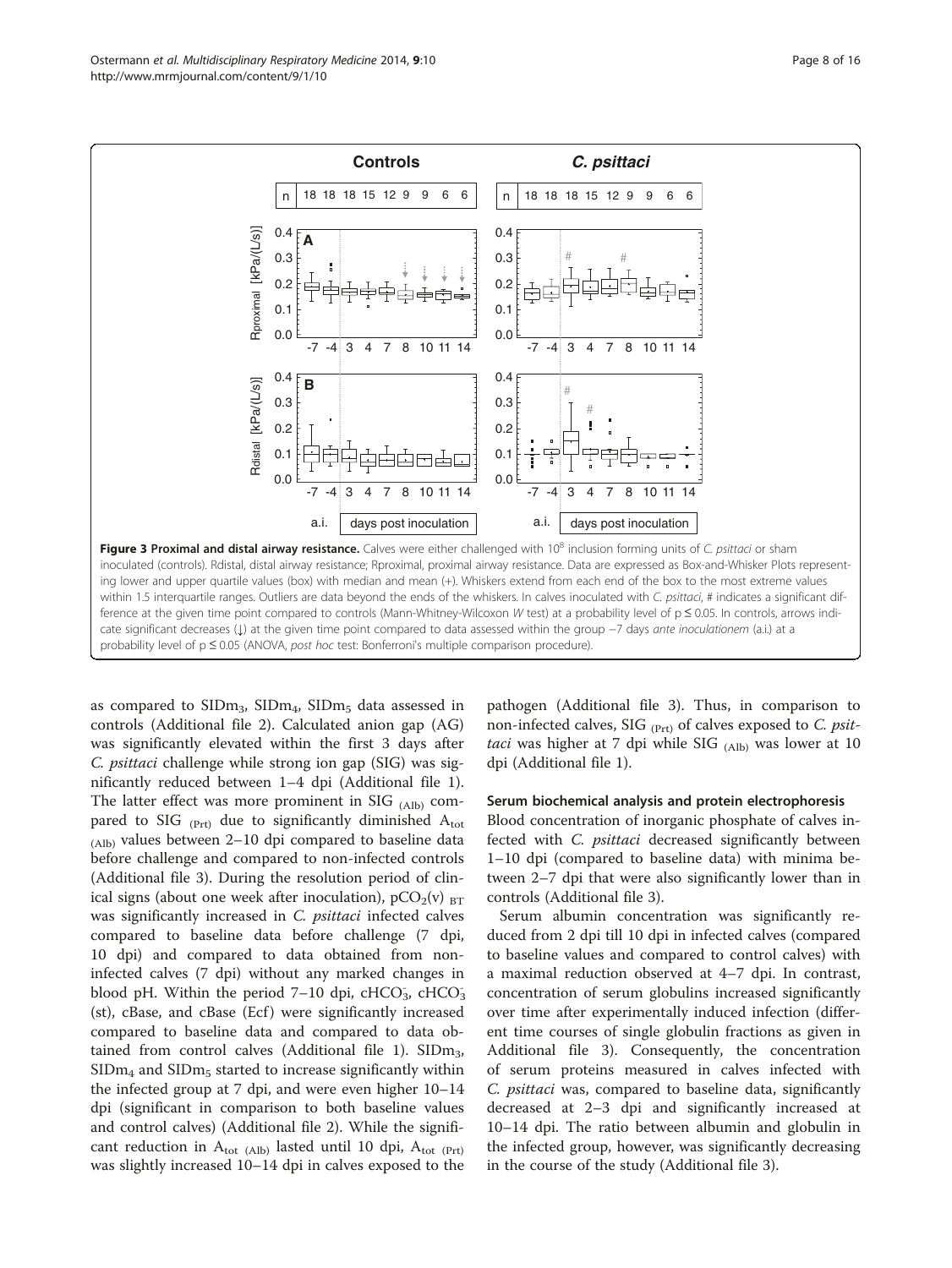<span id="page-8-0"></span>

# cGlucose, cL-lactate and electrolytes

Concentration of blood glucose was significantly reduced during the first 7 days after C. psittaci challenge with a lowest group median seen at 3 dpi. In contrast, cL-lactate in venous blood was significantly increased within the period 1–4 dpi with a highest group median seen at 2 dpi. Changes of cGlucose and cL-lactate in C. psittaci-inoculated calves were significant in comparison to both baseline data and control calves (Additional file [2\)](#page-13-0). With respect to electrolytes in the peripheral blood, the concentrations of calcium, sodium, and chloride were slightly, but significantly, reduced in inoculated calves after challenge (cCa<sup>2+</sup>: 2-4 dpi, cNa<sup>+</sup>: 2-7 dpi, cCl<sup>-</sup>: 2-14 dpi). Potassium concentration (cK<sup>+</sup>) was, compared to baseline values and compared to control calves, significantly increased at 1 dpi and significantly decreased at 4 dpi after inoculation of C. psittaci (Additional file [2](#page-13-0)).

# Strong ion approach of acid–base disorders

Figure [7](#page-10-0) provides an example of the interplay of the aforementioned components during the acute phase (3 dpi) of the disease course. Decreases of cNa<sup>+</sup> and cCl<sup>-</sup> influenced cHCO<sub>3</sub> in an opposite manner. Similarly, the decrease of SID (acidotic effect) counterbalanced the decrease of  $A_{\text{tot}}$ , (alkalotic effect), thus effects of these parameters on blood pH (Additional file [1](#page-12-0)) appeared minimal.

# **Discussion**

This prospective controlled study was undertaken to evaluate pulmonary dysfunctions induced by C. *psittaci* in the mammalian lung along with systemic acid–base alterations and imbalances in electrolytes and metabolites. A bovine model was exploited for the following reasons. (i) The lungs of species lacking collateral airways (predominantly cattle and pigs) are extremely sensitive to functional consequences of any changes in respiratory mechanics [\[37\]](#page-14-0).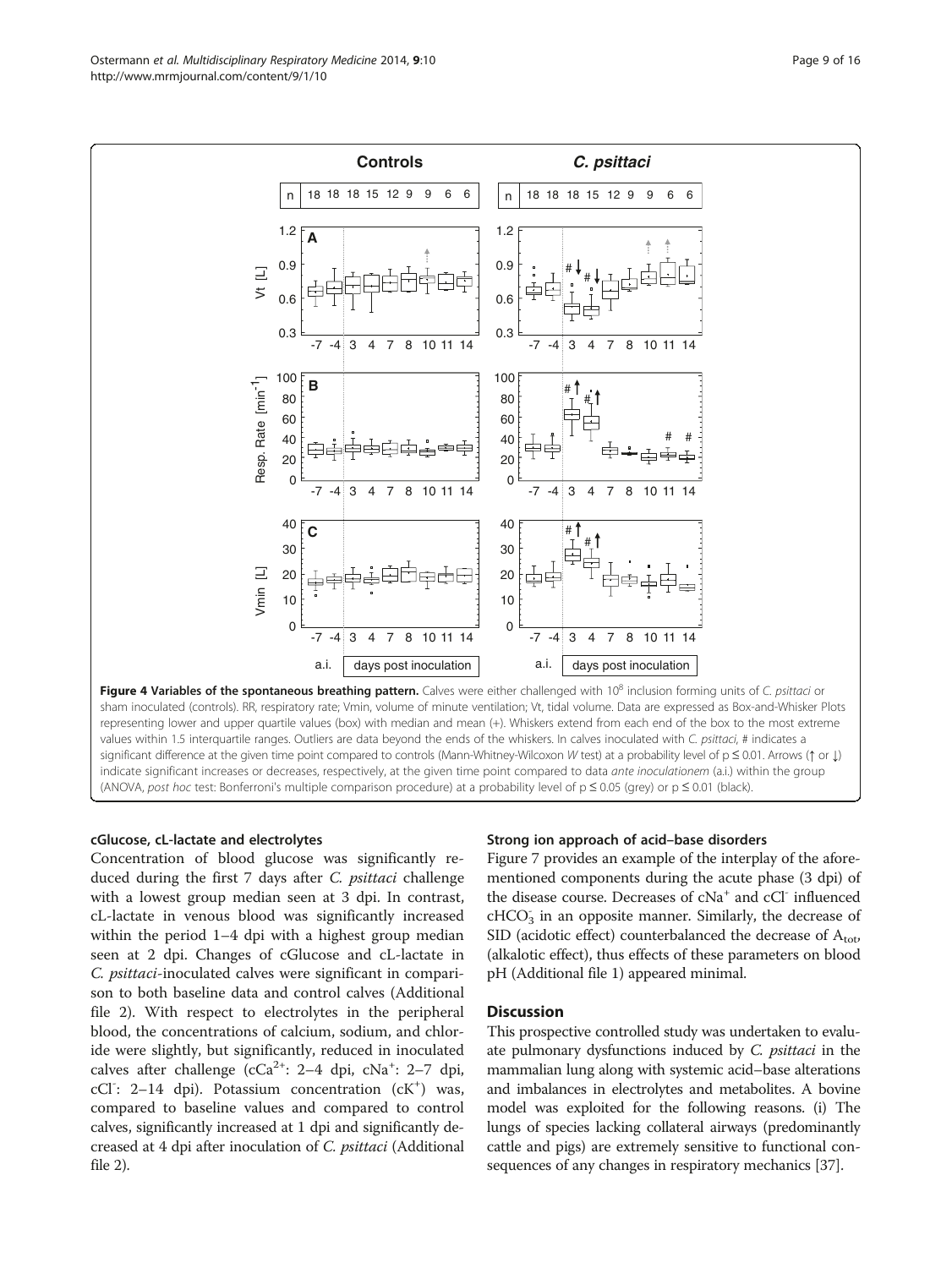<span id="page-9-0"></span>

Thus, the bovine lung does present an advantageous model to assess pathophysiological consequences of both airway obstructions and pulmonary restrictions. (ii) This large animal model offers the great potential to perform non-invasively and almost painless long-term studies allowing a simultaneous within-subject approach of functional changes of both the organ and the systemic level.

In this particular model signs of acute respiratory illness were maximal 2–4 dpi and did not last longer than one week after challenge [[38](#page-14-0)]. Although the severity of illness was mainly driven by respiratory signs, additional systemic reaction, similar to atypical pneumonias in human medicine [[39](#page-14-0)] were observed. The most striking symptoms included dry cough, tachypnea, fever, reduced appetite, and tachycardia [[38\]](#page-14-0).

It was also shown earlier that in this model respiratory insufficiency during the acute phase (2–3 dpi) is characterised by hypoxaemia, linked to reduced haemoglobin oxygen saturation, increased alveolar-arterial oxygen partial pressure difference and pulmonary shunt [[40](#page-14-0)]. Due to long time course of the present study the risk of secondary infection after catheterising a representative arterial vessel was not taken, as anticipated advantages with respect to the evaluation of acid–base disorders and PFTs were thought to be minimal.

#### Pulmonary dysfunctions

Pulmonary function techniques from human medicine were applied to spontaneously breathing animals with body weights comparable to adult humans. Thus basic parameters of pulmonary functions (for example airflows and lung volumes) were more comparable and transferable to human patients compared to results obtained from murine models.

Furthermore, a functional differentiation between airway resistance and tissue mechanics of the lung was possible in the present study, while assessment of compliant properties of the lung in mice would require medical or surgical treatment [[41,42\]](#page-14-0). During the acute period of illness  $(3-4$  dpi) due to *C. psittaci* infection, the pattern of breathing was characterised by a significant decrease in tidal volume and a significant increase in both respiratory rate and airflows (clinically seen as short and rapid breathing cycles, i.e. dyspnoea). Per breath, dead space volume was significantly elevated while alveolar volume was reduced by about 10% indicating alveolar hypoventilation that was confirmed by a decreasing end-tidal concentration of  $CO<sub>2</sub>$ . However, global hypoventilation was not confirmed. In contrast, partial pressure of  $CO<sub>2</sub>$  in peripheral blood decreased, too, indicating hypocapnia due to global hyperventilation. The latter was caused by an increase in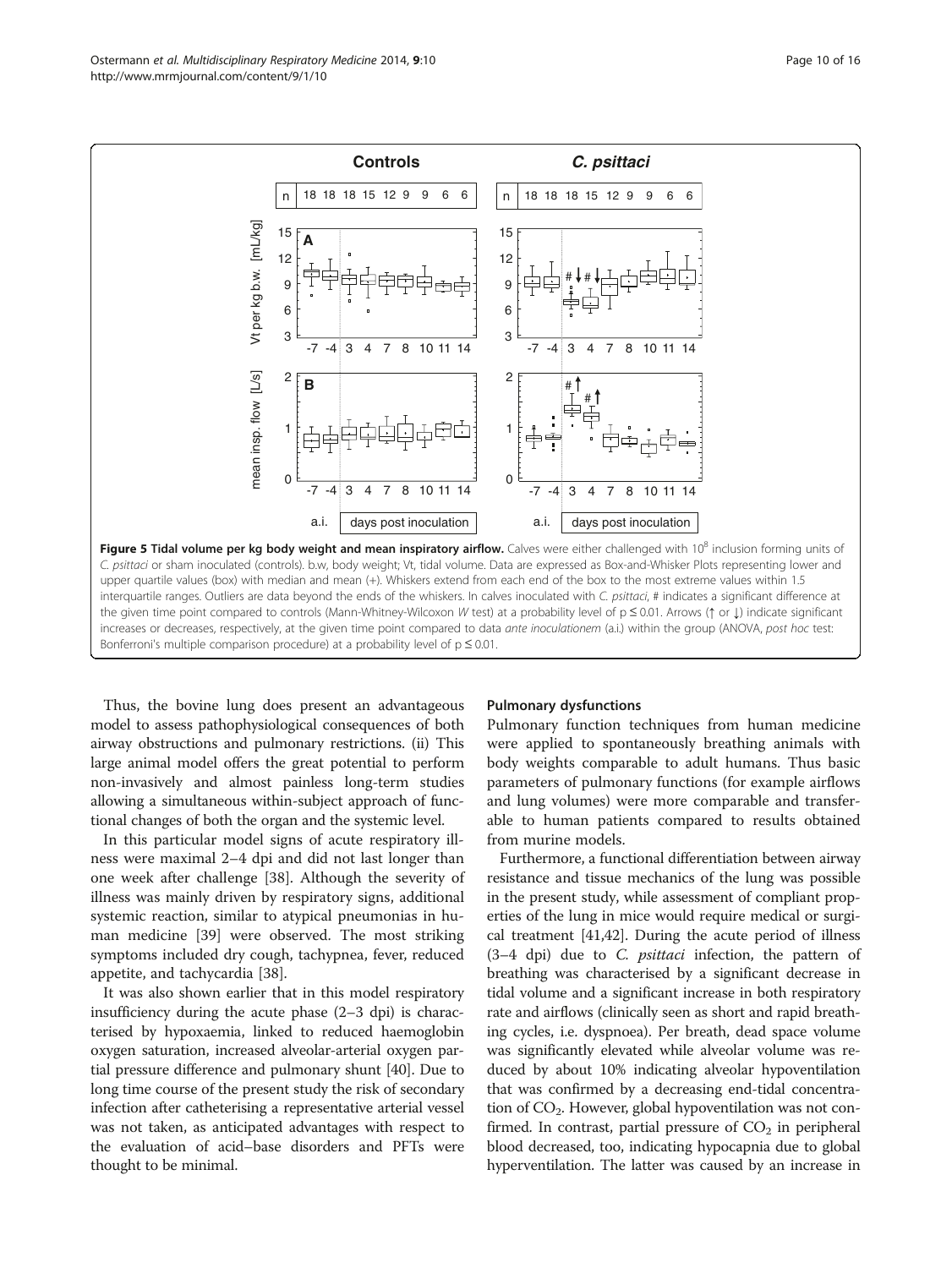<span id="page-10-0"></span>

or decreases, respectively, at the given time point compared to data ante inoculationem (a.i.) within the group (ANOVA, post hoc test: Bonferroni's multiple comparison procedure) at a probability level of  $p \le 0.05$  (grey) or  $p \le 0.01$  (black).



Figure 7 Gamblegram at 3 dpi. Calves were either challenged with 10<sup>8</sup> inclusion forming units of C. psittaci or sham inoculated (controls). The thickness of the arrow indicates the strengths of the influence. Na<sup>+</sup> decreased remarkably (8 mmol/L) 3 dpi in C. psittaci infected calves, therefore HCO<sub>3</sub> decreased; but Cl<sup>-</sup> decreased clearly (6 mmol/L) too, therefore HCO<sub>3</sub> should increase. Both influences together Na<sup>+</sup> and Cl<sup>-</sup> lead to a minimal decrease of HCO<sub>3</sub>. Similar reaction were seen in SID and A<sub>tot</sub>, both decreased (SID = acidotic, A<sub>tot</sub> = alkalotic), that is why no change occurred in venous pH.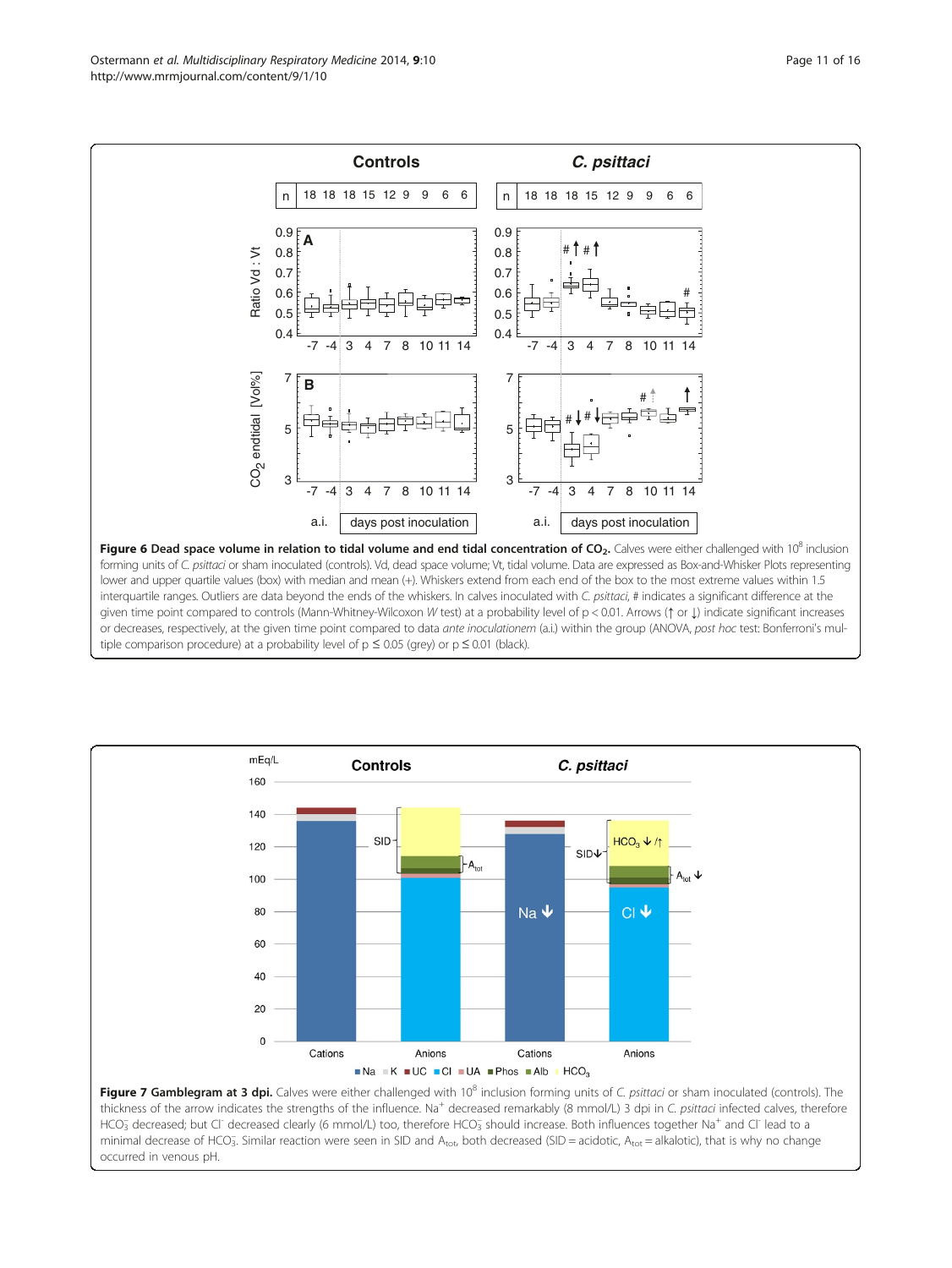minute ventilation by 50% due to the strong increase in respiratory rate. The elevated minute ventilation was most likely the attempt to compensate for hypoxaemia induced by C. psittaci infection as shown previously [\[40\]](#page-14-0).

Alterations in respiratory mechanics after inoculation of C. psittaci included both obstructive and restrictive components and lasted longer than the clinically visible changes in the pattern of respiration. Restriction was assessed by decreasing respiratory reactance (Xrs) which indicates limitations in elasticity or compliance of the lung-thorax system [\[23\]](#page-14-0). This loss in elasticity was predominantly a result of inflammatory reactions, such as cell infiltration, accumulations of fibrin and protein-rich fluid or signs of regeneration described for this model in detail elsewhere [[7,](#page-13-0)[43](#page-14-0)]. In the present study, the statistically significant decrease of Xrs at all frequencies (3–15 Hz) in C. psittaci challenged calves continued until 11 dpi. Thus, the duration of reduced compliant properties of lung tissue exceeded the presence of acute clinical signs [[38](#page-14-0)] by about one week.

In the acute phase of respiratory illness, the loss of pulmonary compliance was most likely accompanied by stiffness of the peripheral respiratory system due to small airways narrowing or constriction [[44](#page-14-0)]. Indeed, peripheral airflow was limited in calves inoculated with C. psittaci compared to control calves during the acute phase of disease which was indicated by an increase of  $Rrs \leq 5$  Hz and Rdist (significant at 3 dpi and at 3–4 dpi, respectively). The negative frequency dependence of Rrs, i.e. an increase only at low frequencies (Rrs < 5 Hz), is a valid diagnostic tool to identify peripheral airways obstruction in both humans [[45](#page-14-0)] and calves [[21\]](#page-14-0). In addition to obstruction in distal airways, calves experimentally challenged with C. psittaci also suffered from obstruction in central or upper airways as indicated by an increase Rprox. These finding are in good agreement with reports in literature associating chlamydial infections in calves with both upper respiratory tract disease [[3\]](#page-13-0) and obstruction of peripheral airways [[15\]](#page-13-0). Moreover, it was also shown in experimentally C. suis challenged pigs that peripheral airways obstruction during the acute phase (3 dpi) were followed by upper airways obstruction (at 7 dpi). To our knowledge lung function data of humans suffering from acute chlamydial pneumonia are not available, but taking these findings together obstruction of the upper and lower respiratory tract might probably also be involved in pathogenesis of acute chlamydial pneumonia in humans.

In parallel to the presence of airways obstruction, FRC increased significantly at 3–4 dpi. Baseline data of about 40 mL/kg b.w. measured in this study in calves are in good agreement with data reported for the healthy bovine lung in adult cows  $(38.6 \pm 3.1 \text{ mL/kg}; [46])$  $(38.6 \pm 3.1 \text{ mL/kg}; [46])$  $(38.6 \pm 3.1 \text{ mL/kg}; [46])$ . After C. psittaci-infection, FRC increased significantly by 17%

to 45.7 mL/kg b.w. (3 dpi) which is moderate compared to FRC data reported in cows with severe bronchiolitis and an expanded lung field  $(56.5 \pm 7.7 \text{ mL/kg}; [47])$  $(56.5 \pm 7.7 \text{ mL/kg}; [47])$  $(56.5 \pm 7.7 \text{ mL/kg}; [47])$ . In calves, due to the lack of collateral airways, the presence of fibrin, inflammatory cells, detritus and protein rich fluid in the airways and/or alveoli during the acute phase of this model [\[43\]](#page-14-0) resulted in narrowed peripheral airways which can easily result in the development of trapped air. In the present model the increase in FRC was transient, thus hyperinflation or over-distension of alveoli is indicated rather than the presence of emphysema [[48\]](#page-14-0). As over-distension might reduce the recoil of elastic fibers it is likely that hyperinflation also contributed to reduced lung compliance described above. An increase of FRC was also reported for C. suis infected swine [\[49\]](#page-14-0). Radiographically-impressive distension of the lung with air is found in cases of C. trachomatis pneumonia in children, which despite the mild respiratory symptoms in infancy is associated with obstructive limitations up to 7–8 years after hospitalisation (i.e. increased FRC, forced and peak expiratory flow rates) [[50,51\]](#page-14-0). A long-term impairment of lung function and structure after chlamydial infection was also shown for naturally *Chlamydia*-infected calves [\[15\]](#page-13-0) and experimentally challenged mice [[52](#page-14-0)]. In human medicine, asthma is a common chronic inflammatory disease of the airways, and the involvement of C. pneumoniae in asthma pathogenesis is still largely discussed [[53,54\]](#page-14-0).

None of the lung functions assessed in control animals was significantly influenced by intrabronchial inoculation of BGM cell suspension. Pulmonary function data in control calves revealed physiological changes over time due to lung growth and development (gain in body weight during the study was 0.6 kg per day in average). In control calves Xrs increased significantly over time, displaying increasing compliant properties of lung and thorax. These findings are in line with fundamental understanding from the very beginning of veterinary pulmonology showing that lungs are easier to stretch with enhanced body or lung size [\[55,56\]](#page-14-0). It has been shown for growing calves that Xrs increased with increasing body weight [\[57\]](#page-14-0). During the period of pulmonary maturation (until a body weight of about 300 kg [\[58,59](#page-14-0)]) bronchiolar diameters were also shown to increase [\[60](#page-14-0)], resulting in decreased airway resistance.

# Acid–base imbalances

Compared to other studies [\[28,61](#page-14-0)-[63](#page-14-0)] the control values of pH, pCO<sub>2</sub>, HCO<sub>3</sub>, base excess and  $A_{\text{tot (Alb)}}$  or  $A_{\text{tot (Prt)}}$ are in the ranges reported whereas AG and  $SIDm_{3,4}$  were lower and SIG  $_{(Alb)}$  or SIG  $_{(Prt)}$  were higher in absolute values than those described in literature. In calves experimentally infected with C. *psittaci*, most of the effects assessed in venous blood were slight or moderate in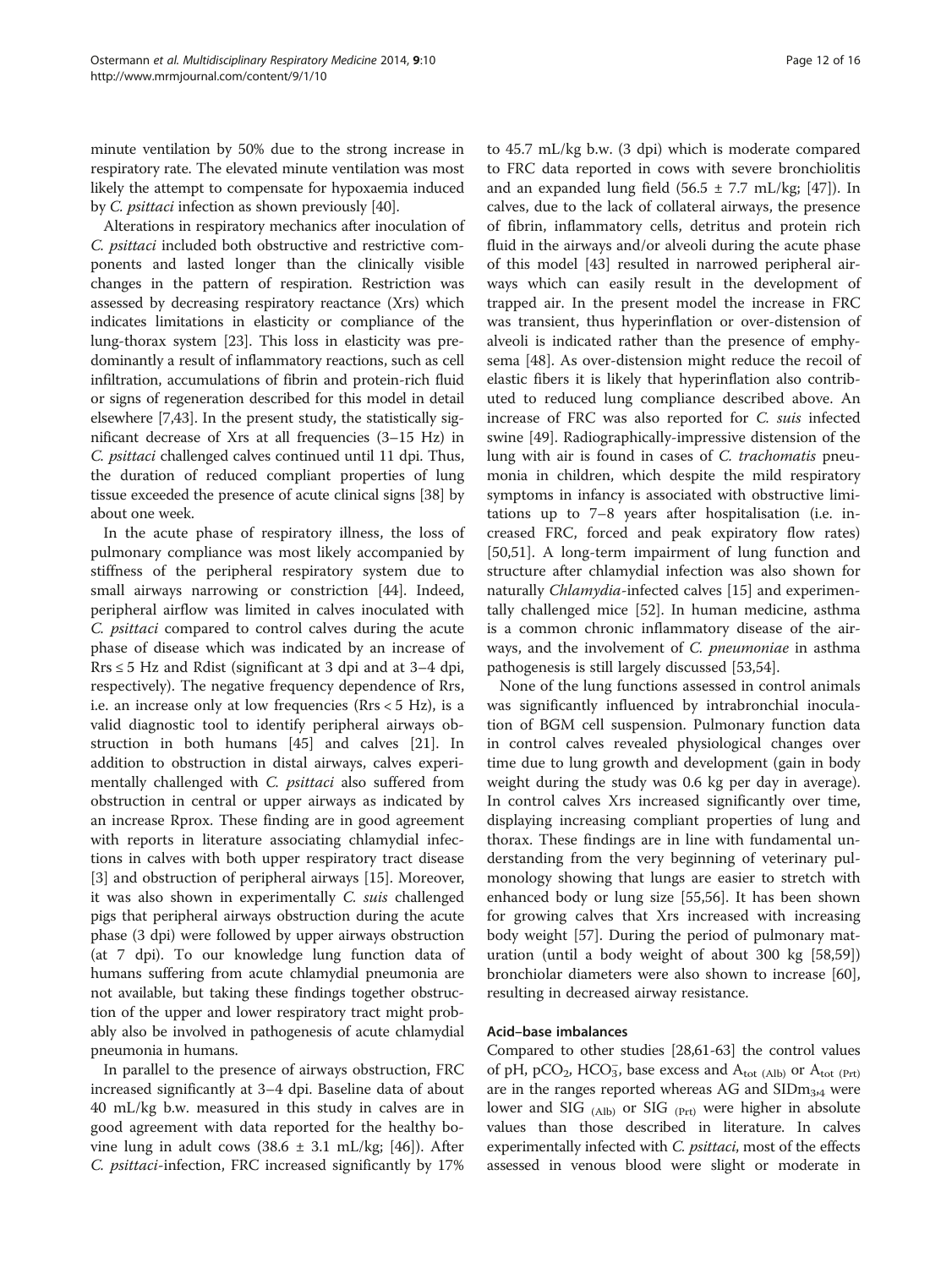<span id="page-12-0"></span>amplitude and were mostly related to either the acute phase (2–4 dpi) or the resolution phase (7–10 dpi) after inoculation of the pathogen. Nevertheless the investigated parameters accurately assessed the influence of C. psittaci on the acid–base balance of the host organism.

Partial pressure of  $CO<sub>2</sub>$  provides information regarding ventilation or respiratory component of acid–base balance in the Henderson-Hasselbalch equation as well as in the strong ion approach. Despite no access to arterial blood in this study, venous blood was informative enough identifying venous hypocapnia ( $pCO_2(v)$ ) 2–3 dpi as a result of hyperventilation (the latter was proved by pulmonary function testing). In general, hyperventilation can be caused primary by stimulation of pulmonary nociceptive receptors related to pulmonary disease and impairment of gas exchange (hypercapnia, hypoxaemia) or secondary for recovery from metabolic acidosis [\[64](#page-14-0)]. Natural compensatory mechanisms probably never overcompensate, and as a general rule, the pH will vary in a direction similar to the primary component disorder [\[65](#page-14-0)]. Therefore, it is more plausible that hyperventilation occurred to compensate for hypoxaemia, a known consequence of experimentally induced pulmonary disease in this model as reported previously by our group [\[40](#page-14-0)]. As a result, blood pH increased slightly 2 dpi. Decreases in both  $cHCO<sub>3</sub><sup>-</sup>$  and  $cHCO<sub>3</sub><sup>-</sup>(st)$  at 3 dpi, together with decreased cBase and cBase (Ecf ), can traditionally be interpreted as compensatory mechanisms to return to normal pH. In the period 7–10 dpi, cHCO<sub>3</sub>, cBase and cBase (Ecf) increased but pH was not influenced. In conformity with the more modern approach, cHCO<sub>3</sub>, cBase and cBase (Ecf) are described as dependent (strong ion) variables that cannot be regulated independently of  $pCO<sub>2</sub>$ , while SID and  $A<sub>tot</sub>$ are independent variables [\[66](#page-14-0)]. Only the independent variables influence the system and they are not influenced by the system.  $A_{\text{tot}}$  and SID reflect the metabolic system.  $A_{\text{tot (Alb)}}$  decreased 2-10 dpi and produced an alkalotic effect caused by hypo-albuminaemia. Albumin is a negative acute-phase protein, i.e. a marker of inflammation. This finding supplements our previously reported results identifying LBP (lipopolysaccharide binding protein) as a suitable marker of the acute phase in bovines [[38,40](#page-14-0)]. In addition, albumin is the most im-portant buffer in plasma [[29\]](#page-14-0).  $A_{\text{tot (Prt)}}$  was less affected because of hyper(gamma)globulinaemia, a spontaneous immune response. Our findings are in good agreement with data reported recently by Poudel et al. (2012) demonstrating that both the lowered plasma albumin and the increased globulin concentrations were associated with the intensity of *C. pecorum* infection in calves, and were attributed to ongoing systemic inflammation and its detrimental effects on liver function caused by chlamydiae [\[67](#page-15-0)].

 $SIDm<sub>3</sub>$ ,  $SIDm<sub>4</sub>$  and  $SIDm<sub>5</sub>$  decreased 3 dpi (acidotic effect) caused by hyponatraemia (without change in haematocrit; data not shown) which dominated the concurrent hypochloraemia (alkalotic effect). SIDm<sub>3</sub>, SIDm<sub>4</sub> and  $\text{SIDm}_5$  increased slightly 10–14 dpi due to continuing hypochloraemia and normalised sodium concentrations which led to a mild alkalotic effect as seen at the same time in a slightly increased pH. Effects of increased potassium and lactate were compensated and were not seen in SIDm3. The adaptive retention of acid during sustained hypocapnia is normally accompanied by a loss of sodium into the urine [\[68\]](#page-15-0). To maintain the electroneutrality in blood in the presence of hyponatraemia, the HCO3– concentration must decrease concurrently. The measured values of  $cNa<sup>+</sup>$  and base excess agree with studies by Funk (2007) [[34](#page-14-0)], which showed that a decrease of sodium by 10 mmol/L explains a decrease of Base excess by −3 mmol/L.

This experimental study demonstrated again that often multiple acid–base disturbances exist concurrently and that mixed acid–base disturbances traditionally cannot be detected when the blood pH is unchanged. Strong ion theory provides evidence about the presence of acid–base imbalances, but only the selective view on the single parameters, which are required to calculate the strong ion variables, help to understand the complex response of the host organism and interactions between numerous variables.

# Conclusions

The present study improved the current understanding of the pathophysiology of respiratory C. psittaci infections. Pulmonary dysfunctions and acid–base imbalances assessed by sensitive methods lasted clearly longer than clinically obvious signs and may thus also help elucidating functional host-pathogen interactions in the mammalian lung.

# **Endnotes**

<sup>a</sup> Further analysis are based on calculations on  $SIDm<sub>3</sub>$ . However, to enable a better comparability to other studies  $SIDm<sub>4</sub>$  and  $SIDm<sub>5</sub>$  were additionally calculated:

$$
SIDm_4[mmol/L] = (cNa^+ + cK^+) - (cCl^- + cL-lactate);
$$

 $SIDm_5[mmol/L] = (cNa^+ + cK^+ + cCa^{2+}) - (cCl^- + cL-lactate).$ 

Results are given in Additional file [2.](#page-13-0)

# Additional files

[Additional file 1:](http://www.biomedcentral.com/content/supplementary/2049-6958-9-10-S1.xlsx) Results of blood-gas analysis, bicarbonate concentrations, base excess, anion gap, and strong ion gap. [http://](http://respiratory-research.com/imedia/1164744271062177/supp1.xlsx) [respiratory-research.com/imedia/1164744271062177/supp1.xlsx.](http://respiratory-research.com/imedia/1164744271062177/supp1.xlsx)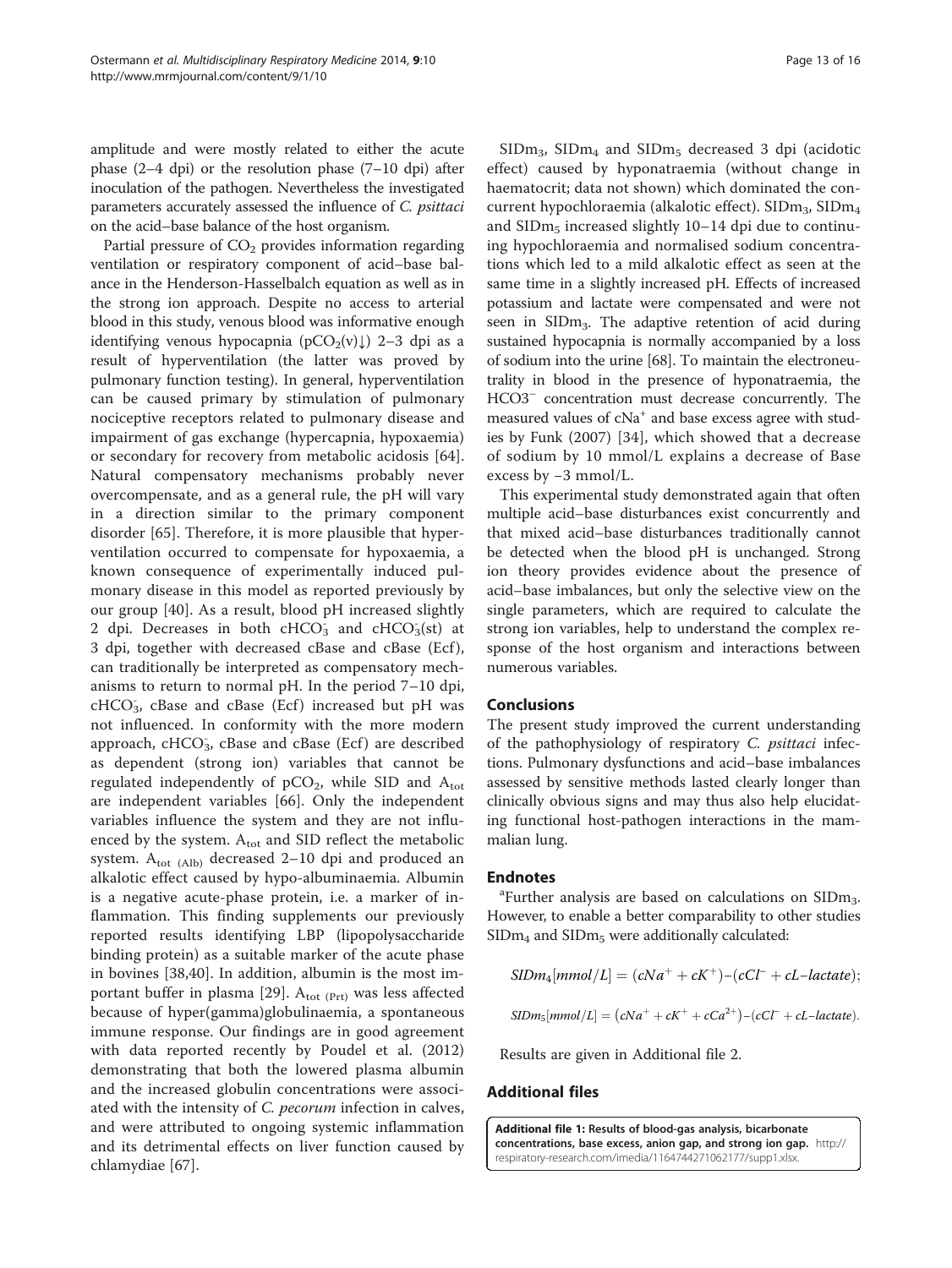<span id="page-13-0"></span>[Additional file 2:](http://www.biomedcentral.com/content/supplementary/2049-6958-9-10-S2.xlsx) Concentrations of plasma glucose, L-lactate, sodium, potassium, chloride, and calculated strong ion differences (SID). <http://respiratory-research.com/imedia/1452059447106217/supp2.xlsx>.

[Additional file 3:](http://www.biomedcentral.com/content/supplementary/2049-6958-9-10-S3.xlsx) Concentrations of inorganic phosphate and total protein, results of electrophoresis, and calculated values for  $A_{(tot)}$ . <http://respiratory-research.com/imedia/5257028221062177/supp3.xlsx>.

#### Abbreviations

Alb: Albumin; Atot: Acid total; AG: Anion gap; BT: Body temperature; b.w.: Body weight; Ca<sup>2+</sup>: Calcium; c: Concentration; cBase (Ecf): Standard base excess; cBase: Actual base excess; CI<sup>-</sup>: Chloride; Cp: Chlamydia psittaci; dpi: Days post inoculation; FRC: Functional residual capacity; He: Helium;  $HCO<sub>3</sub><sup>-</sup>$ : Bicarbonate; HCO<sub>3</sub><sup>-</sup>(st): Standard bicarbonate; ifu: Inclusion forming units; K<sup>+</sup>: Potassium; K<sub>a</sub>: Acid dissociation constant; Na<sup>+</sup>: Sodium; m: Number of strong ions measured in plasma; p: Partial pressure; PFT: Pulmonary function tests; pKa: − log 10Ka; Prt: Protein total; Rdist: Distal airway resistance; Rprox: Proximal airway resistance; RR: Respiratory rate; Rrs: Respiratory resistance; SD: Standard deviation; SID: Strong ion difference; SIG: Strong ion gap; Tex: Time of expiration; Tin: Time of inspiration; UA: Unmeasured anions; UC: Unmeasured cations; V: Venous; V'ex: Airflow (V') during expiration; V'in: Airflow (V') during inspiration; Vmin: Volume of minute ventilation; Vt: Tidal volume; Xrs: Respiratory reactance.

#### Competing interests

None of the authors of this paper has a financial or personal relationship with other people or organisations that could inappropriately influence or bias the content of the paper.

#### Authors' contributions

CO carried out pulmonary function tests, drafted parts of the manuscript. SL analysed variables of acid–base status, performed statistical analysis of acid–base data, drafted parts of the manuscript. CSV participated in analysis of acid–base variables and drafted parts of the manuscript. PR conceived the study, and participated in its design and coordination, supported statistical analysis of lung function data, and revised the manuscript critically.

#### Authors' information

CO is PhD student at the Dahlem Research School, graduate school of 'Freie Universität Berlin'. SL is doctoral candidate at the Institute of Veterinary Physiology at the 'Freie Universität Berlin'. Both students will include parts of this manuscript in their theses. CO will focus on PFT data; SL will focus on acid–base data.

#### Acknowledgements

The authors are very grateful to Annelie Langenberg, Sylke Stahlberg, Ines Lemser, and all colleagues of the technical staff of the animal house for their excellent assistance while performing the in vivo phase of this study. In addition, they are thankful to all colleagues from the OIE Reference Laboratory for Chlamydiosis at Friedrich-Loeffler-Institut – particularly to Dr. Konrad Sachse, Dr. Evelyn Schubert, Dr. Anke Ruettger and Sabine Scharf – for cultivation of chlamydiae and preparation of the challenge doses. Final language editing by Prof. Michael S. Davis (Oklahoma State University, USA) is very much appreciated.

Parts of the data were presented at the Congress of the European Respiratory Society, 1.-5.09.2012, Vienna, Austria and at the 30<sup>th</sup> Symposium of the Veterinary Comparative Respiratory Society, 22.-25.10.2012, Columbia, Missouri, USA.

#### Financial disclosure

This study was financially supported by the Federal Ministry of Education and Research (BMBF) of Germany under Grant no. 01 KI 0720 "Zoonotic chlamydiae - Models of chronic and persistent infections in humans and animals". The funders had no role in study design, data collection and analysis, decision to publish, or preparation of the manuscript.

#### Author details

<sup>1</sup>Institute of Molecular Pathogenesis at 'Friedrich-Loeffler-Institut' (Federal Research Institute for Animal Health), Naumburger Str. 96a, 07743 Jena, Germany. <sup>2</sup>Freie Universität Berlin, Faculty of Veterinary Medicine, Oertzenweg 19b, 14163 Berlin, Germany.

Received: 13 September 2013 Accepted: 18 December 2013 Published: 11 February 2014

#### References

- 1. Reinhold P, Sachse K, Kaltenboeck B: Chlamydiaceae in cattle: commensals, trigger organisms, or pathogens? Vet J 2011, 189:257–267.
- 2. Borel N, Thoma R, Spaeni P, Weilenmann R, Teankum K, Brugnera E, Zimmermann DR, Vaughan L, Pospischil A: Chlamydia-related abortions in cattle from Graubunden, Switzerland. Vet Pathol 2006, 43:702–708.
- 3. Twomey DF, Griffiths PC, Horigan MW, Hignett BC, Martin TP: An investigation into the role of Chlamydophila spp. in bovine upper respiratory tract disease. Vet J 2006, 171:574–576.
- Kauffold J, Henning K, Bachmann R, Hotzel H, Melzer F: The prevalence of chlamydiae of bulls from six bull studs in Germany. Anim Reprod Sci 2007, 102:111–121.
- Pantchev A, Sting R, Bauerfeind R, Tyczka J, Sachse K: Detection of all Chlamydophila and Chlamydia spp. of veterinary interest using species-specific real-time PCR assays. Comp Immunol Microb 2010, 33:473–484.
- 6. Kemmerling K, Müller U, Mielenz M, Sauerwein H: Chlamydophila species in dairy farms: polymerase chain reaction prevalence, disease association, and risk factors identified in a cross-sectional study in western Germany. J Dairy Sci 2009, 92:4347–4354.
- 7. Reinhold P, Ostermann C, Liebler-Tenorio E, Berndt A, Vogel A, Lambertz J, Rothe M, Rüttger A, Schubert E, Sachse K: A bovine model of respiratory Chlamydia psittaci infection: challenge dose titration. PloS One 2012, 7:e30125.
- 8. Ballard-Croft C, Wang DF, Sumpter LR, Zhou XQ, Zwischenberger JB: Large- Animal models of Acute Respiratory Distress Syndrome. Ann Thorac Surg 2012, 93:1331–1339.
- 9. Ireland JJ, Roberts RM, Palmer GH, Bauman DE, Bazer FW; A commentary on domestic animals as dual-purpose models that benefit agricultural and biomedical research. J Anim Sci 2008, 86:2797–2805.
- 10. Haas WH, Swaan CM, Meijer A, Neve G, Buchholz U, Beer M, van Steenbergen JE, Krause G: A Dutch case of atypical pneumonia after culling of H5N1 positive ducks in Bavaria was found infected with Chlamydophila psittaci. Euro Surveill 2007, 12, E071129.3.
- 11. Petrovay F, Balla E: Two fatal cases of psittacosis caused by Chlamydophila psittaci. J Med Microbiol 2008, 57:1296–1298.
- 12. Fraeyman A, Boel A, Van Vaerenbergh K, De Beenhouwer H: Atypical pneumonia due to Chlamydophila psittaci: 3 case reports and review of literature. Acta Clin Belg 2010, 65:192–196.
- 13. Theegarten D, Sachse K, Mentrup B, Fey K, Hotzel H, Anhenn O: Chlamydophila spp. infection in horses with recurrent airway obstruction: similarities to human chronic obstructive disease. Respir Res 2008, 9:14.
- 14. Theegarten D, Anhenn O, Hotzel H, Wagner M, Marra A, Stamatis G, Mogilevski G, Sachse K: A comparative ultrastructural and molecular biological study on Chlamydia psittaci infection in alpha-1 antitrypsin deficiency and non-alpha-1 antitrypsin deficiency emphysema versus lung tissue of patients with hamartochondroma. BMC Infect Dis 2004, 4:38.
- 15. Jaeger J, Liebler-Tenorio E, Kirschvink N, Sachse K, Reinhold P: A clinically silent respiratory infection with Chlamydophila spp. in calves is associated with airway obstruction and pulmonary inflammation. Vet Res 2007, 38:711–728.
- 16. Stewart PA: Modern quantitative acid-base chemistry. Can J Physiol Pharmacol 1983, 61:1444–1461.
- 17. Constable PD: A simplified strong ion model for acid–base equilibria: application to horse plasma. J ApplPhysiol 1997, 83:297-311
- 18. Bovarnick MR, Miller JC, Snyder JC: The influence of certain alts, amino acids, sugars, and proteins on the stability of rickettsiae. J Bacteriol 1950, 59:509–522.
- 19. Kneucker A, Langenberg A, Smith HJ, Reinhold P: Functional residual capacity and lung diffusion capacity in calves with chronic airflow obstruction caused by persistent chlamydial infection [abstract]. Eur Respir J 2008, 32(Suppl 52):4070.
- 20. Reinhold P, Reissig S, Jaeger J, Langenberg A, Smith HJ: Capnovolumetry is a useful technique to detect peripheral airway obstruction [abstract]. Eur Respir J 2007, 58(Suppl 51):233.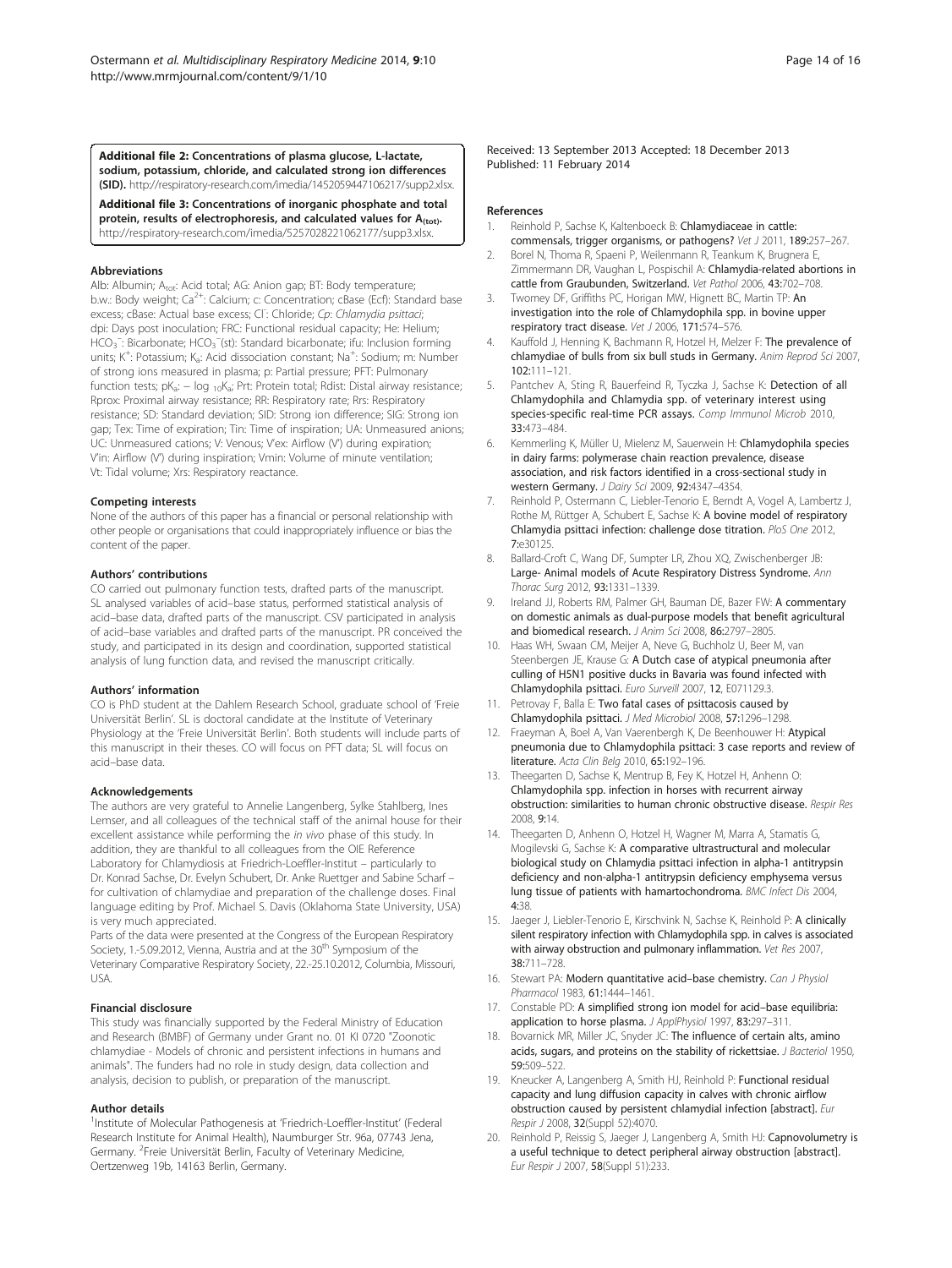- <span id="page-14-0"></span>21. Reinhold P, Smith HJ, Close R, Genicot B, Lekeux P: Validation of impulse oscillometry in Friesian and Blue Belgian calves with respect to changes in extrathoracic upper airway resistance. Res Vet Sci 1998, 65:93–101.
- 22. Reinhold P, Smith HJ, Langenberg A, Lekeux P: Measurement of respiratory impedance in healthy calves using the impulse oscillation technique - Physiological and methodological aspects. Vet J 1998, 155:27–38.
- 23. Smith H, Reinhold P, Goldman M: Forced oscillation technique and impulse oscillometry. Eur Respir Mon 2005, 31:72–105.
- 24. Oh MS, Carroll HJ: The anion gap. New Engl J Med 1977, 297:814-817.
- 25. Constable PD, Hinchcliff KW, Muir WW 3rd: Comparison of anion gap and strong ion gap as predictors of unmeasured strong ion concentration in plasma and serum from horses. Am J Vet Res 1998, 59:881–887.
- 26. Constable PD: Clinical assessment of acid–base status: comparison of the Henderson-Hasselbalch and strong ion approaches. Vet Clin Pathol 2000, 29:115–128.
- 27. Reinhold P, Hartmann H, Constable PD: Characterisation of acid-base abnormalities in pigs experimentally infected with Chlamydia suis. Vet J 2010, 184:212–218.
- 28. Constable PD, Stämpfli HR, Navetat H, Berchtold J, Schelcher F: Use of a quantitative strong ion approach to determine the mechanism for acid-base abnormalities in sick calves with or without diarrhea. J Vet Intern Med 2005, 19:581–589.
- 29. Constable PD, Stämpfli HR: Experimental determination of net protein charge and A(tot) and K(a) of nonvolatile buffers in canine plasma. J Vet Intern Med 2005, 19:507–514.
- 30. Kellum JA, Kramer DJ, Pinsky MR: Strong ion gap: a methodology for exploring unexplained anions. J Crit Care 1995, 10:51-55.
- 31. Reeves RB: Temperature-induced changes in blood acid–base status: pH and PCO2 in a binary buffer. J Appl Physiol 1976, 40:752-761.
- 32. de Morais HSA: A nontraditional approach to acid-base disorders. In Fluid Therapy in Small Animal Practice. Edited by DiBartola SP. Philadelphia: Saunders (W.B.); 1992:297–320.
- 33. Whitehair KJ, Haskins SC, Whitehair JG, Pascoe PJ: Clinical applications of quantitative acid–base chemistry. J Vet Intern Med 1995, 9:1–11.
- 34. Funk GC: [Stewart's acid-base approach] german. Wien Klin Wochenschr 2007, 119:390–403.
- 35. Gibbons JD: Nonparametric Statistical Inference. 2nd edition. New York and Basel: Marcel Dekker, Inc.; 1985.
- 36. Hollander M, Wolfe DA: Nonparametric Statistical Methods. New York-Sydney-Tokyo-Mexico City: John Wiley & Sons; 1973.
- 37. Kirschvink N, Reinhold P: Use of alternative animals as asthma models. Curr Drug Targets 2008, 9:470–484.
- 38. Ostermann C, Rüttger A, Schubert E, Schrodl W, Sachse K, Reinhold P: Infection, disease, and transmission dynamics in calves after experimental and natural challenge with a bovine Chlamydia psittaci isolate. PloS One 2013, 8(5):e64066.
- 39. Cunha BA: The atypical pneumonias: clinical diagnosis and importance. Clin Microbiol Infect 2006, 12(Suppl 3):12–24.
- 40. Ostermann C, Schroedl W, Schubert E, Sachse K, Reinhold P: Dose-dependent effects of Chlamydia psittaci infection on pulmonary gas exchange, innate immunity and acute-phase reaction in a bovine respiratory model. Vet J 2013, 196:351–359.
- 41. Glaab T, Taube C, Braun A, Mitzner W: Invasive and noninvasive methods for studying pulmonary function in mice. Respir Res 2007, 8:63.
- 42. Hoymann HG: Lung function measurements in rodents in safety pharmacology studies. Front Pharmacol 2012, 3:156.
- 43. Lambertz J: [Pathology and pathogenesis of an experimental aerogenous infection of calves with Chlamydophila psittaci (non-avian origin)], Thesis (german). Tierärztliche Hochschule Hannover; 2011. [http://elib.tiho](http://elib.tiho-hannover.de/dissertations/lambertzj_ss11.pdf)[hannover.de/dissertations/lambertzj\\_ss11.pdf.](http://elib.tiho-hannover.de/dissertations/lambertzj_ss11.pdf)
- 44. Reinhold P, Langenberg A, Lekeux P: [Review of respiratory mechanics in animals. 4. The diagnostic affirmation ability of research using the impulse oscilloresistometry system (IOS) in calves] german. Berl Münch Tierärztl Wochenschr; 1998:262–267.
- 45. Short PM, Williamson PA, Lipworth BJ: Sensitivity of impulse oscillometry and spirometry in beta-blocker induced bronchoconstriction and beta-agonist bronchodilatation in asthma. Ann Allergy Asthma Immunol 2012, 109:412–415.
- 46. Gallivan GJ, Mcdonell WN: An evaluation of the Multiple-Breath Nitrogen Washout as a Pulmonary-Function Test in dairy-cattle. Can J Vet Res 1989, 53:133–142.
- 47. Gallivan GJ, Viel L, Baird JD, Mcdonell WN: Pulmonary structure and function in adult dairy-cows with an expanded lung field. Can J Vet Res 1991, 55:15–20.
- 48. Caswett J, Williams K: Respiratory System. In Jubb, Kennedy & Palmer's Pathology of Domestic Animals, Volume 2. 5th edition. Edited by Maxie MG. London, UK: Elsevier; 2007:523–653.
- 49. Reinhold P, Kirschvink N, Theegarten D, Berndt A: An experimentally induced Chlamydia suis infection in pigs results in severe lung function disorders and pulmonary inflammation. Vet Res 2008, 39:35.
- 50. Weiss SG, Newcomb RW, Beem MO: Pulmonary assessment of children after Chlamydial Pneumonia of infancy. J Pediatr 1986, 108:659–664.
- 51. Horwitz AE: [Imaging methods in airway and lung diseases of children - conventional diagnostics] german. Atemw-Lungenkrkh 2010, 36:266–279.
- 52. Jupelli M, Murthy AK, Chaganty BKR, Guentzel MN, Selby DM, Vasquez MM, Mustafa SB, Henson BM, Seidner SR, Zhong GM, Arulanandam BP: Neonatal chlamydial pneumonia induces altered respiratory structure and function lasting into adult life. Lab Invest 2011, 91:1530–1539.
- 53. Metz G, Kraft M: Effects of atypical infections with Mycoplasma and Chlamydia on asthma. Immunol Allergy Clin North Am 2010, 30:575–585. vii-viii.
- 54. Papadopoulos NG, Christodoulou I, Rohde G, Agache I, Almqvist C, Bruno A, Bonini S, Bont L, Bossios A, Bousquet J, Braido F, Brusselle G, Canonica GW, Carlsen KH, Chanez P, Fokkens WJ, Garcia-Garcia M, Gjomarkaj M, Haahtela T, Holgate ST, Johnston SL, Konstantinou G, Kowalski M, Lewandowska-Polak A, Lødrup-Carlsen K, Mäkelä M, Malkusova I, Mullol J, Nieto A, Eller E, et al: Viruses and bacteria in acute asthma exacerbations–a GA(2) LEN-DARE systematic review. Allergy 2011, 66:458–468.
- 55. Mercer RR, Russell ML, Crapo JD: Alveolar septal structure in different species. J Appl Physiol 1994, 77:1060-1066.
- 56. Spörri H, Zerobin K: [About the physiology and methodology of pulmonary function tests] german. Tierärztl Umschau 1964, 19:285–292.
- 57. Reinhold P, Steinbach G, Langenberg A, Lekeux P: [Review of respiratory mechanics in animals. 3. Methodical and physiologic aspects of the use of the impulse oscilloresistometry system (IOS)] german. Berl Münch Tierärztl Wochenschr 1998, 111:253–261.
- 58. Lekeux P, Hajer R, Breukink HJ: Effect of somatic growth on pulmonary-function values in healthy friesiancattle. Am J Vet Res 1984, 45:2003–2007.
- 59. Gustin P, Bakima M, Art T, Lekeux P, Lomba F, van de Woestijne KP: Pulmonary function values and growth in Belgian white and blue double-muscled cattle. Res Vet Sci 1988, 45:405–410.
- 60. Castleman WL, Lay JC: Morphometric and ultrastructural-study of postnatal lung growth and development in calves. Am J Vet Res 1990, 51:789–795.
- 61. Bachmann L: [Suitability of the Stewart variables of acid–base status in the analysis of processes in the abomasum and blood of calves on differing diets], Thesis (german). Berlin: Freie Universität Berlin; 2008. [http://www.diss.fu-berlin.de/diss/servlets/MCRFileNodeServlet/](http://www.diss.fu-berlin.de/diss/servlets/MCRFileNodeServlet/FUDISS_derivate_000000004071/bachm.pdf?hosts) [FUDISS\\_derivate\\_000000004071/bachm.pdf?hosts](http://www.diss.fu-berlin.de/diss/servlets/MCRFileNodeServlet/FUDISS_derivate_000000004071/bachm.pdf?hosts).
- 62. Constable PD: Calculation of variables describing plasma nonvolatile weak acids for use in the strong ion approach to acid–base balance in cattle. Am J Vet Res 2002, 63:482-490.
- 63. Elkhair NM, Siegling-Vlitakis C, Radtke E, Willing A, Hartmann H: Age-dependent response of the acid–base parameters (Henderson-Hasselbalch, Stewart) in healthy calves with experimentally induced metabolic acidosis. Berl Münch Tierärztl Wochenschr 2009, 122:63–69.
- 64. Wall RE: Respiratory acid-base disorders. Vet Clin North Am Small Anim Pract 2001, 31:1355–1367. viii.
- Haskins SC: An overview of acid-base physiology. J American Vet Med Assoc 1977, 170:423–428.
- 66. Kellum JA: Determinants of blood pH in health and disease. Crit Care 2000, 4:6–14.